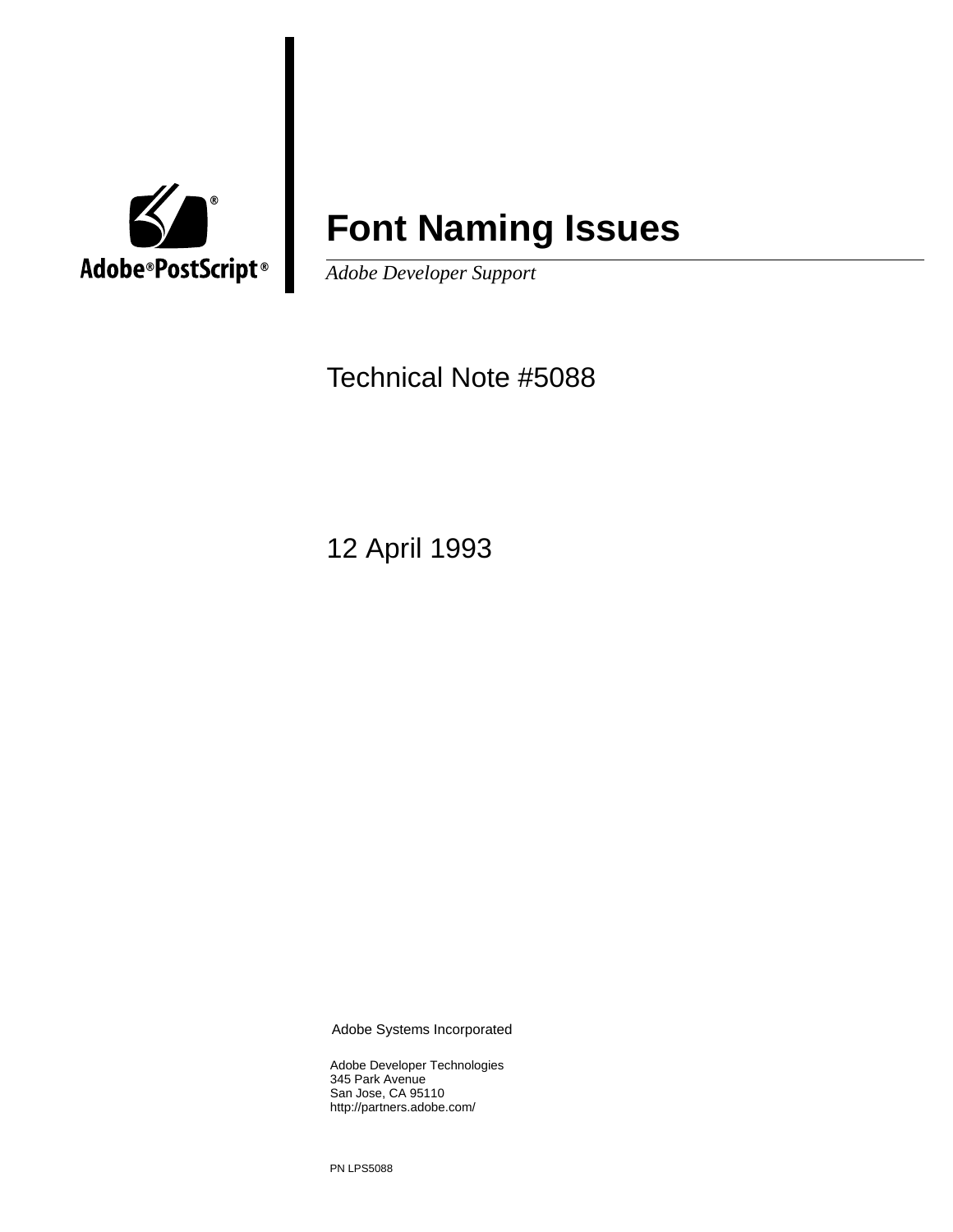Copyright © 1998 Adobe Systems Incorporated. All rights reserved.

NOTICE: All information contained herein is the property of Adobe Systems Incorporated.

No part of this publication (whether in hardcopy or electronic form) may be reproduced or transmitted, in any form or by any means, electronic, mechanical, photocopying, recording, or otherwise, without the prior written consent of the publisher.

PostScript is a registered trademark of Adobe Systems Incorporated. All instances of the name PostScript in the text are references to the PostScript language as defined by Adobe Systems Incorporated unless otherwise stated. The name PostScript also is used as a product trademark for Adobe Systems' implementation of the PostScript language interpreter.

Except as otherwise stated, any reference to a "PostScript printing device," "PostScript display device," or similar item refers to a printing device, display device or item (respectively) which contains PostScript technology created or licensed by Adobe Systems Incorporated and not to devices or items which purport to be merely compatible.

Adobe, Acrobat, Distiller, PostScript, PostScript 3, and the PostScript logo are trademarks of Adobe Systems Incorporated or its subsidiaries and may be registered in certain jurisdictions. Helvetica, Times, and Palatino are trademarks of Linotype AG and/or its subsidiaries. OpenType is a trademark and Microsoft, MS-DOS, and Windows are registered trademarks of Microsoft Corporation in the United States and/or other countries. NeXT is a trademark of NeXT, Inc. UNIX is a registered trademark of The Open Group. All other trademarks are the property of their respective owners.

*This publication and the information herein is furnished AS IS, is subject to change without notice, and should not be construed as a commitment by Adobe Systems Incorporated. Adobe Systems Incorporated assumes no responsibility or liability for any errors or inaccuracies, makes no warranty of any kind (express, implied, or statutory) with respect to this publication, and expressly disclaims any and all warranties of merchantability, fitness for particular purposes, and noninfringement of third party rights.*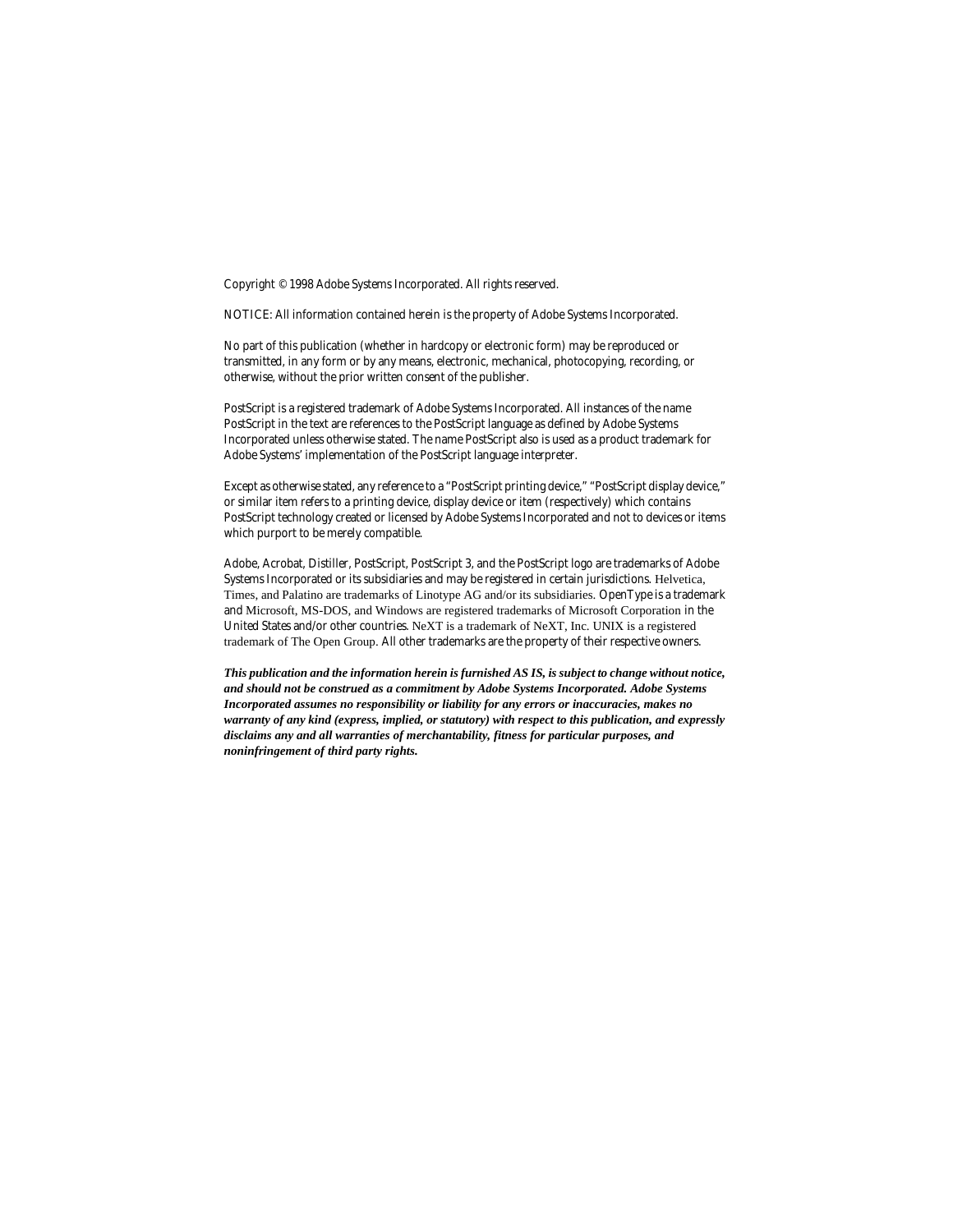# **Contents**

#### **[Font Naming Issues](#page-4-0)** 5

- [1 Introduction 5](#page-4-1)
- [2 Font Names 5](#page-4-2) **[FamilyName](#page-5-0)** and **FullName 6** [The PostScript Language](#page-7-0) **FontName 8** [Font Style Attributes 8](#page-7-1) [The Need for Unique Font Names 9](#page-8-0) [Vendor ID Codes 10](#page-9-0) [The Latin Font Naming Convention 11](#page-10-0)
- [3 Font Menu Names 11](#page-10-1) [Macintosh Font Menu Names 12](#page-11-0) [DOS Font Menu Names 12](#page-11-1) [Windows Font Menu Names 13](#page-12-0) [NeXT Font Menu Names 13](#page-12-1) [Font Menu Names: Document Portability Issues 13](#page-12-2)
- [4 Font File Names 13](#page-12-3) [Macintosh Font File Names and the 5:3:3 Rule 14](#page-13-0) [PC Font File Names 15](#page-14-0) [NeXT Font Program File Names 16](#page-15-0)
- [5 Font Name Conventions for Multiple Master Fonts 16](#page-15-1) [Example Multiple Master Font Menu Names 18](#page-17-0) [Multiple Master Font Menu Name Length Constraints 18](#page-17-1) [Design Coordinates 19](#page-18-0)
- [6 Font Naming for Japanese Language Font Programs 19](#page-18-1)
- [7 Adobe Type Reunion Software Compatibility 22](#page-21-0) [Historical Font Menu Issues 22](#page-21-1) [Adobe Type Reunion 23](#page-22-0) [Options with Font Menu Names 23](#page-22-1)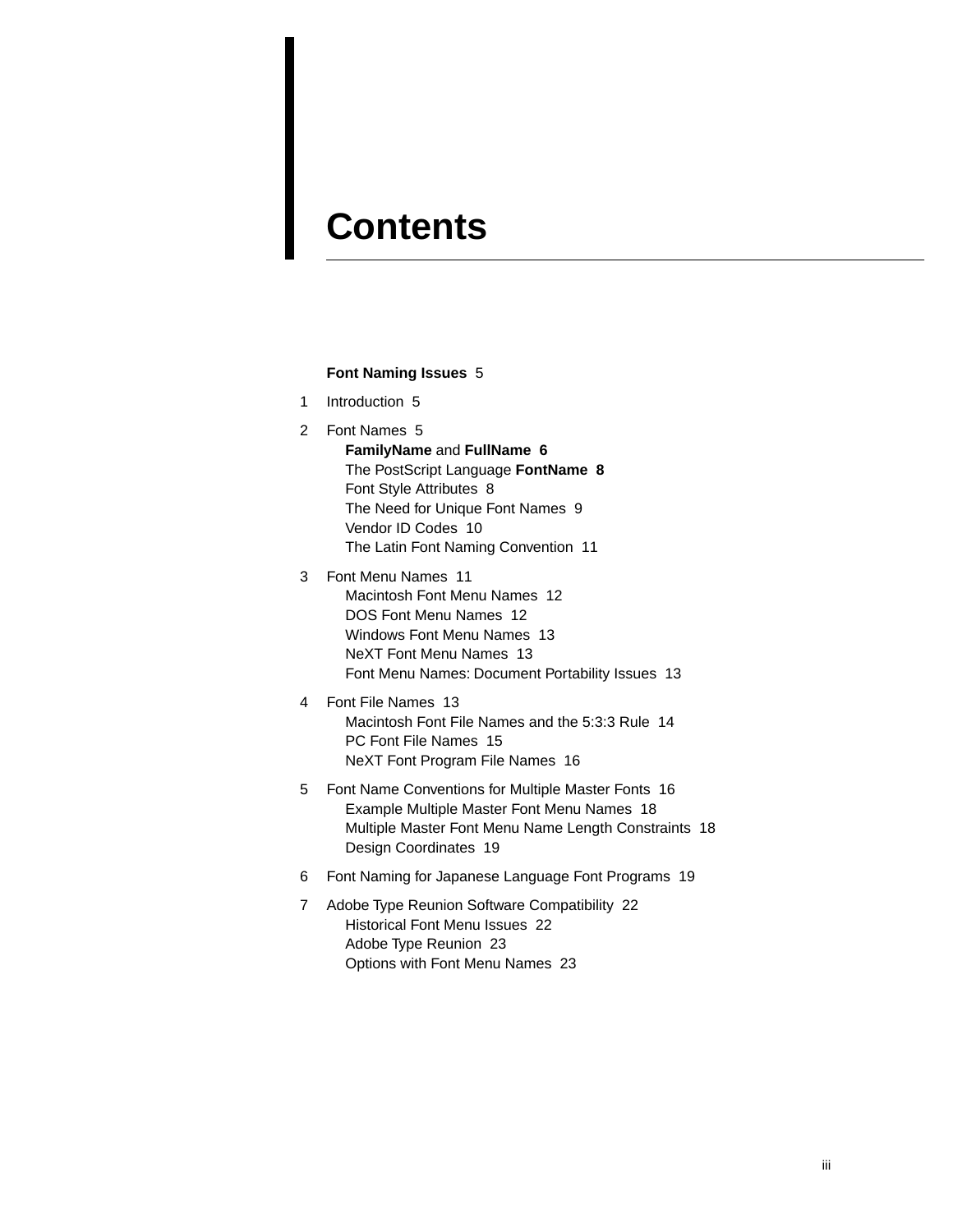**[Font Name Style Abbreviations](#page-24-0)** 25 **[Multiple Master PrimaryFont Axis Labels](#page-26-0)** 27 **[Adobe PC Font File Name Device Codes](#page-28-0)** 29 **[Adobe PC Font File Name Extensions](#page-30-0)** 31 **[Adobe PC Font File Style Abbreviations](#page-32-0)** 33 **[Font Naming Bibliography](#page-34-0)** 35 **[Index](#page-36-0)** 37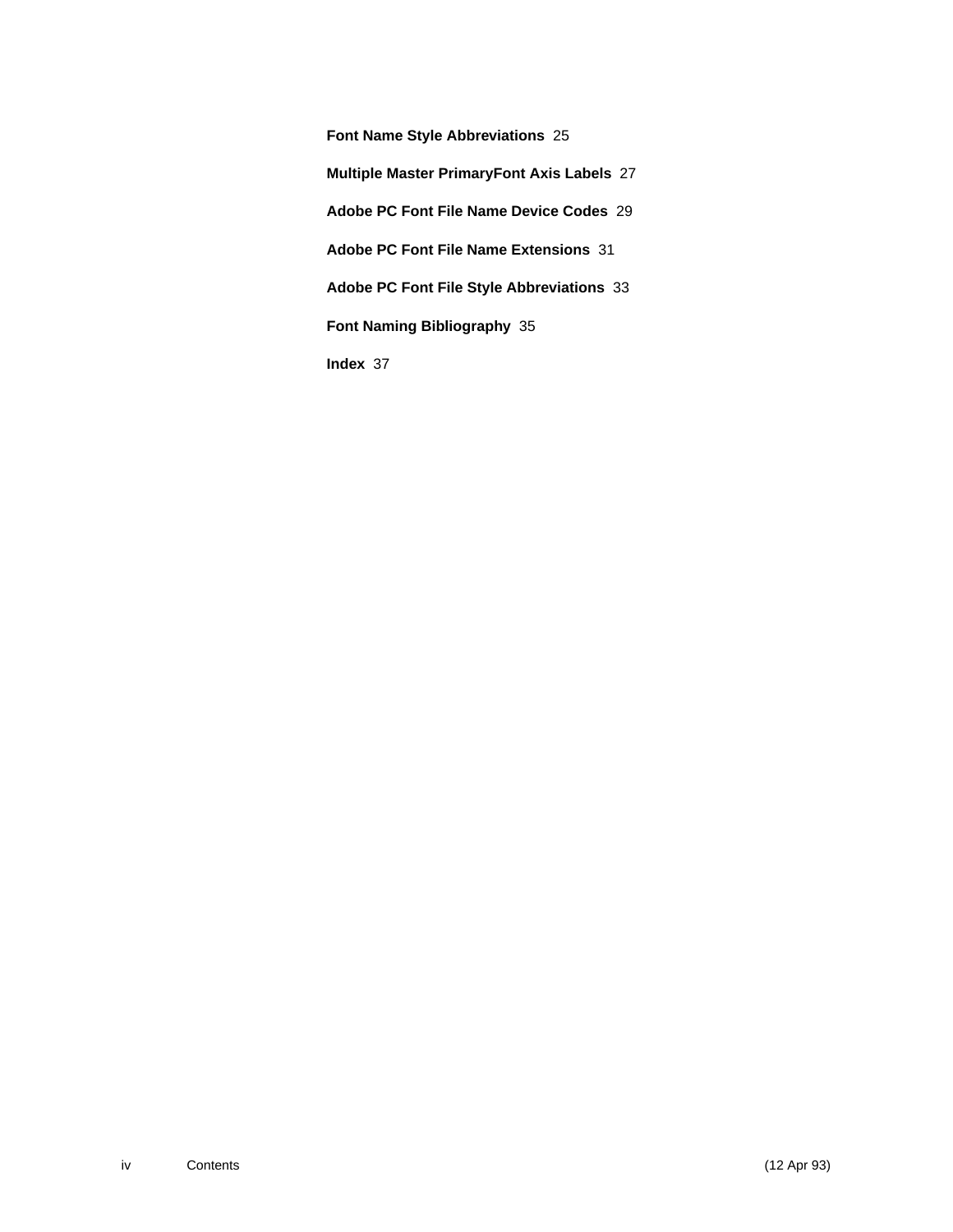# <span id="page-4-0"></span>**Font Naming Issues**

### <span id="page-4-1"></span>**1 Introduction**

This document discusses the following aspects of font names:

- The PostScript® language **FontName**
- Font menu names
- Font file names
- The need for unique font names and the use of Vendor ID codes
- Font naming conventions for Latin, Japanese, and multiple master fonts
- Font names and document portability issues
- Font naming and compatibility with Adobe Type Reunion™ software

In addition, the following appendices are included:

| Appendix A: Font name style abbreviations            |
|------------------------------------------------------|
| Appendix B: Multiple master primary font axis labels |
| Appendix C: Adobe PC font file name device codes     |
| Appendix D: Adobe PC font file name extensions       |
| Appendix E: Adobe PC font file style abbreviations   |
| Appendix F: Font naming bibliography                 |

This information is intended to be of use to developers of fonts, font creation and manipulation software, and to systems and application software developers.

### <span id="page-4-2"></span>**2 Font Names**

This section discusses the three keywords used to specify a font name in a Type 1 font program: the **FamilyName**, **FullName**, and **FontName**. Although font programs from Adobe Systems contain all three entries, all are optional and software cannot rely on their presence.

From the font developer's perspective, font naming begins with consideration of the basic family name of the typeface being implemented. This name is used as the value for the **FamilyName** keyword. The complete name must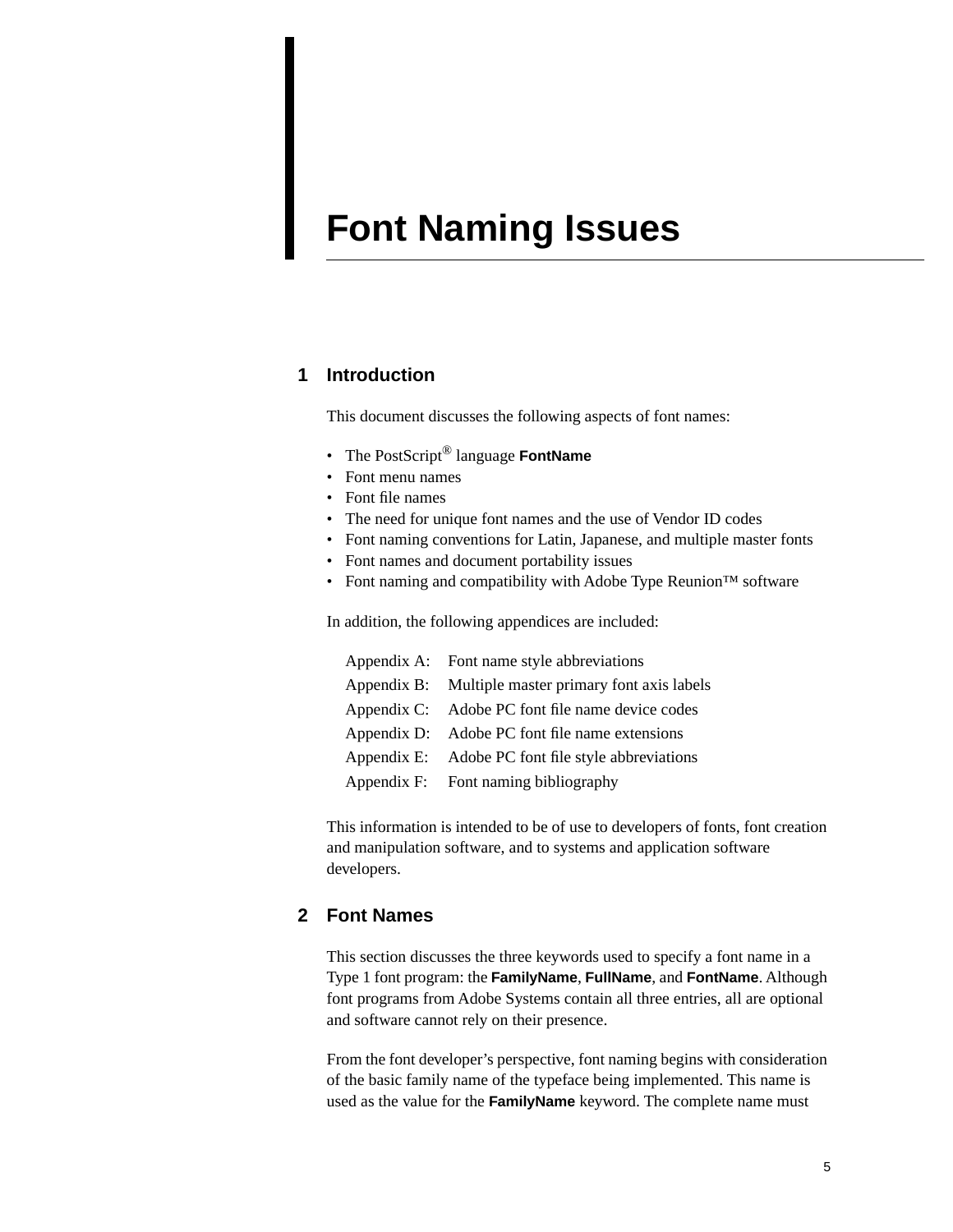then be constructed, including elements denoting the style, weight, width, and character set. This complete name, which may include abbreviations but not spaces, is used for the keyword entry **FullName**. This must then be transformed into the **FontName**. Although this name may, theoretically, be as long as any PostScript language name — in practice, Adobe limits it to 29 characters (see section 2.2). This constraint may necessitate abbreviation of portions of some font names.

Generally, the **FontName** is the name used with the **definefont** operator in the font program to associate a name with a font dictionary in the FontDirectory. This is true for fonts in the Adobe Type Library™. Whatever name is used with **definefont** is the name that *must* be used with the **findfont** operator in the PostScript language code in a print job. Using **definefont** with a name already in the FontDirectory associates the name with the new font, with the result that the original font can no longer be referenced. Hence, it is essential that the name passed to **definefont** be unique for each font.

#### <span id="page-5-0"></span>**2.1 FamilyName and FullName**

In addition to the PostScript **FontName**, font programs in the Adobe Type Library contain two name entries, **FamilyName** and **FullName**. Since the **FullName** is complete and not abbreviated, it is potentially the most useful form of the font name to present to users in a font menu. This is because in most environments the default font menu name is restricted in length. The **Family Name** is also useful for the family portion of a hierarchical font menu, and can be extracted from the **FullName** to obtain the style attributes.

In environments where the font's Adobe Font Metrics (AFM) file can be accessed (such as in the MS-DOS $^{\circledR}$  or Unix $^{\circledR}$  environments), software can parse that file for the required font name keywords (see Adobe Technical Specification: "Adobe Font Metrics File Format Specification", Version 4.0).

The following are the font name components as specified in Adobe Type 1 font programs and their associated AFM files:

#### **FamilyName**

The **FamilyName** entry in a font or AFM file defines the family group to which the font belongs. For example, the typeface *Garamond Bold* belongs to a group of typefaces with the family name of *Garamond*. Some Unix, Display PostScript™, and other systems use the **FamilyName** to match against the **FullName** for sorting into family groups. Hence, this entry must match the corresponding portion of the **FullName**, and be suitable for display in font menus. All fonts that are stylistic variations of a unified design should share the same **FamilyName**.

**FamilyName** examples: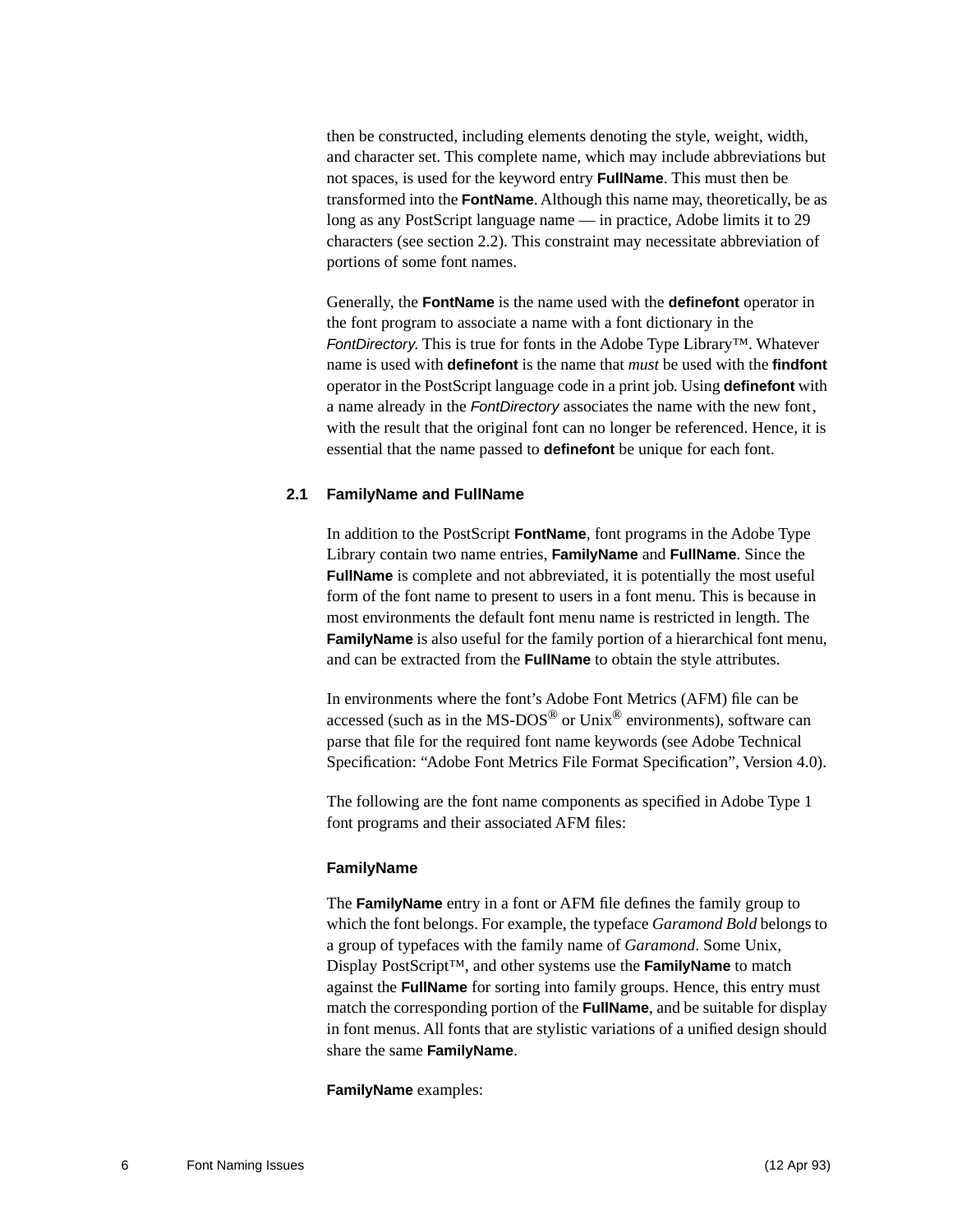ITC Avant Garde Gothic Berthold Garamond Goudy Text MT Minion

*Note For comparison purposes, the examples shown in this section for the*  **FamilyName***,* **FullName***, and* **FontName** *are all taken from the same four typefaces.*

#### **FullName**

The **FullName** entry should show the complete name of a typeface in its "natural" form, including style and character set information (if any), and without abbreviations. This is the name that some systems and applications look at to determine full, unabbreviated font menu names.

The **FullName** begins with a copy of the **FamilyName** and is completed by adding style attributes — generally in this sequence: weight, width, slope, optical size (an example of optical size might be *10point* or *Display*), and special purpose attributes such as *Expert* (for the Adobe Expert character set fonts).

The *weight* portion of the name should correspond to the value associated with the **Weight** keyword in the FontInfo dictionary and in the AFM file. In general, the *weight* name should be included unless it is *Regular*. However, if neither a width nor a slope name exists for a face with weight *Regular*, the weight name should be included. This is suggested because a software program might extract the family name and expect to have a style name remaining to display in a sub-menu. For example, if a font's family and style is *Garamond Condensed Regular*, the *Regular* portion may be dropped. However, if the font name is *Garamond Regular*, the *Regular* should be retained.

In addition, a Vendor ID (see section 2.4) should be included if one is used for other fonts in the family. The **FullName** must be unique; numbers can be used in the name, but the name should not depend on them for uniqueness.

*Note Software which deals with these name entries must be prepared to find some Adobe and possibly other third party fonts that do not follow the general rules described in this document. If possible, software used to build a custom font menu should have an alternate strategy such as using the* **FontName** *if the* **FullName** *and* **FamilyName** *entries do not conform to the rules.*

**FullName** examples: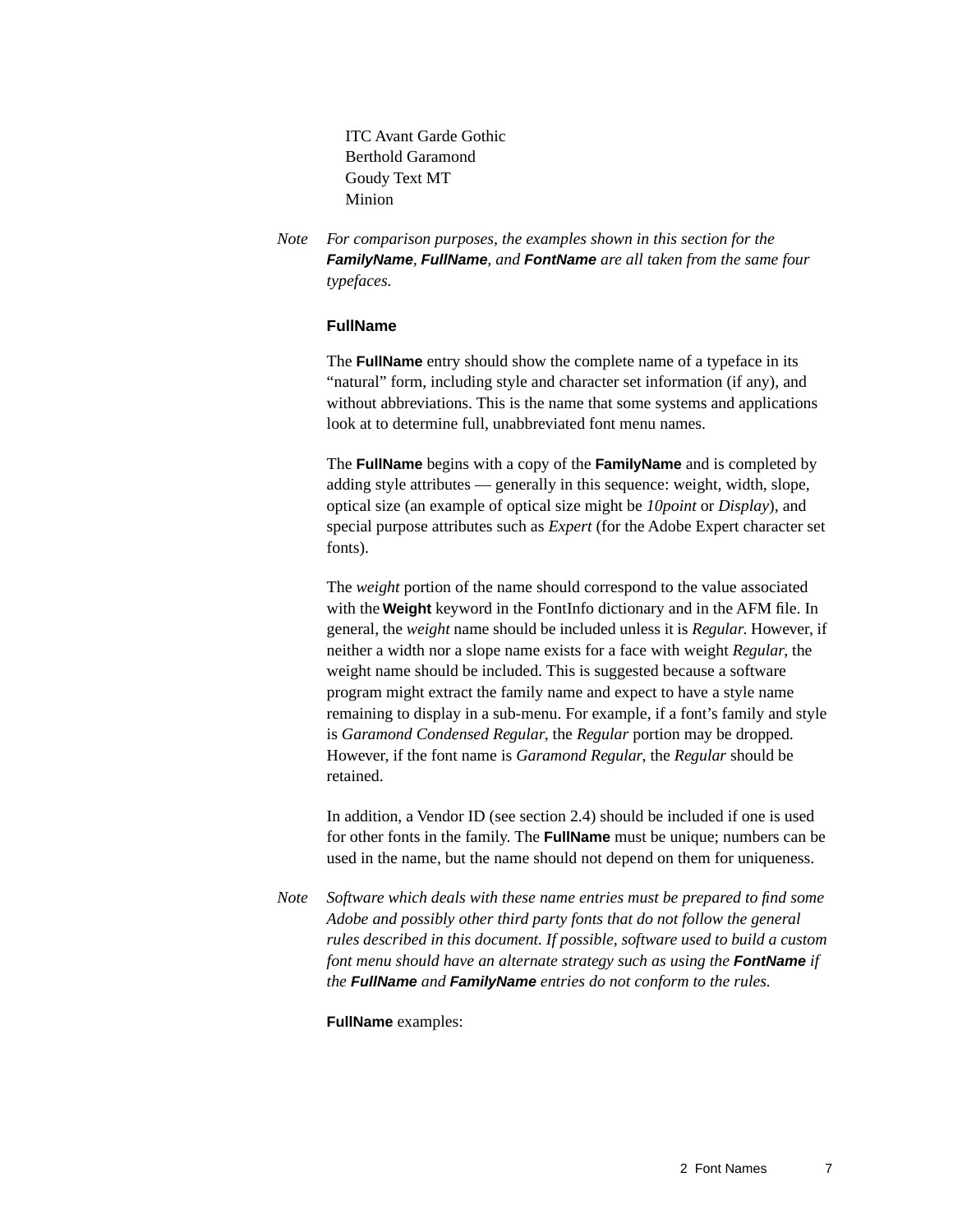ITC Avant Garde Gothic Bold Condensed Oblique Berthold Garamond Medium Condensed Expert Goudy Text MT Dfr Minion Regular Small Caps & Oldstyle Figures

#### <span id="page-7-0"></span>**2.2 The PostScript Language FontName**

The **FontName** generally consists of a family name (specifically, the one used for **FamilyName**), followed by a hyphen and style attributes in the same order as in the **FullName**. For compatibility with the earliest versions of PostScript interpreters and with the file systems in some operating systems, Adobe limits the number of characters in the **FontName** to 29 characters.

As with any PostScript language name, a valid **FontName** must not contain spaces, and may only use characters from the standard ASCII character set. If abbreviations are necessary to meet the 29 character limit, the abbreviations should be used for the entire family. In some cases, some additional characters may be included after the family name and before the hyphen, such as a Vendor ID (see section 2.4) or a language label such as *Greek* or *Cyrillic*.

#### **FontName** examples:

AvantGarde-BoldCnOblique GaramondBE-MediumCn (but regular weight is: GaramondBE-Condensed; BE specifies that it is from the Berthold Library) GoudyTextMT-Dfr Minion-RegularSC

As mentioned above, the **FontName** is usually the name by which a font is known to the PostScript language interpreter. In addition, some applications in MS-DOS or Unix environments use this name to embed as a platform independent font reference in the application document. The **FontName** is also a good candidate for use in font menus customized by an application, and is used by Adobe Type Reunion software to create font menus on the Macintosh (see section [7](#page-21-0)).

#### <span id="page-7-1"></span>**2.3 Font Style Attributes**

The style attributes in a **FontName** or **FullName** specify the weight, width, and other style features of the face, such as *bold italic* or *light condensed*. If the font has a special character set, such as the Adobe Expert set, the typeface name might be *Adobe Garamond Bold Expert*. In order to express this full name as a PostScript language **FontName**, and to ensure maximum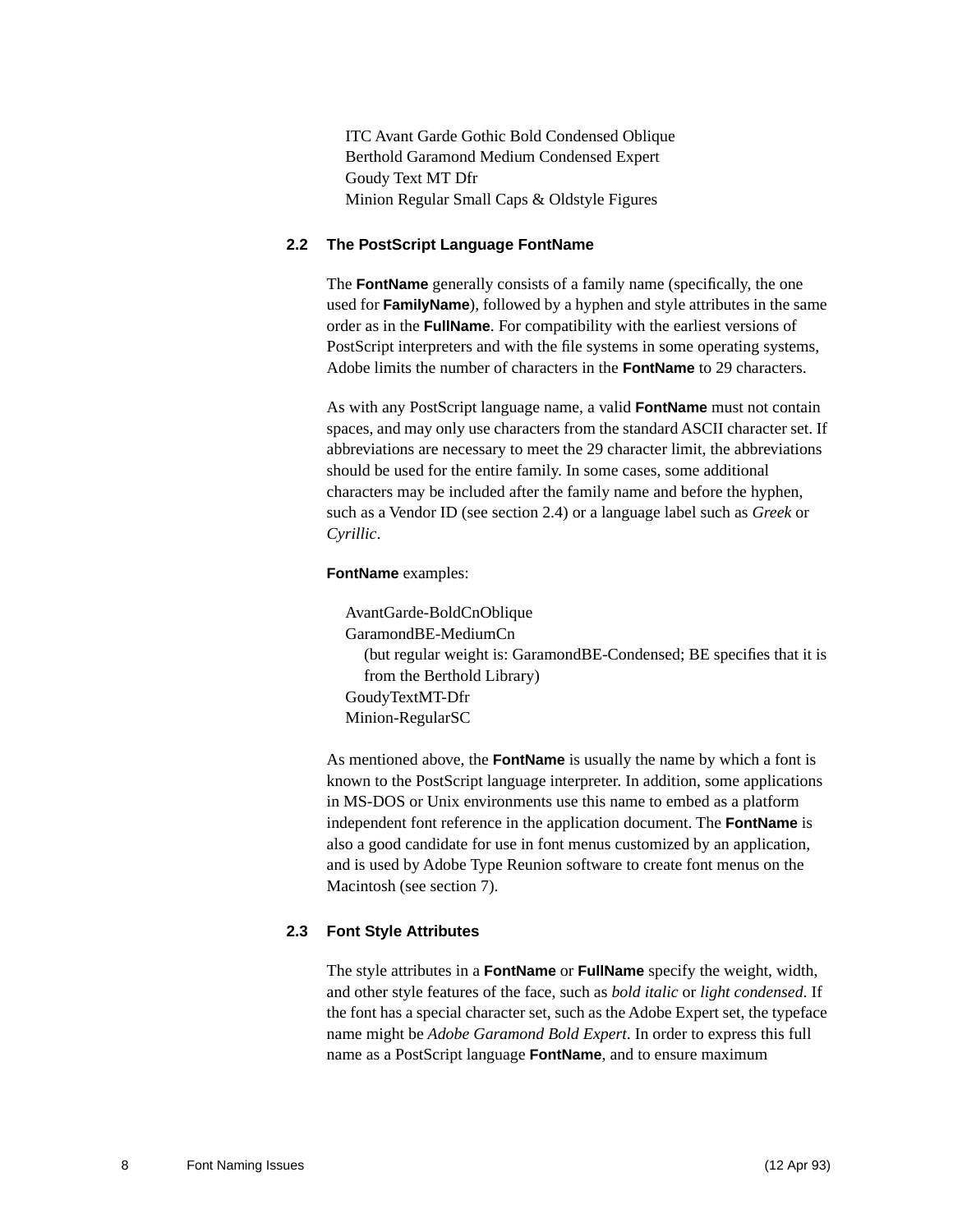compatibility for more than one operating system, system-specific name length constraints must be considered for all platforms on which the font might be used.

A hyphen should be used between the family name and the style attribute to help applications parse for that information. Also, it is recommended that the family name use both uppercase and lowercase characters, as some parsing algorithms look for the family portion of the name by finding the first uppercase character that is followed by lower case characters.

Traditionally, various operating system and applications software conventions have made it necessary to include the style properties such as *weight* and *slope* in the font's name. In addition, the character set may be specified (for example, for the Adobe Expert sets) and, in the case of Japanese language fonts, it is helpful to designate the encoding and writing direction information. While the **FontName** is fairly descriptive and provides an ideal cross-platform font reference, the above-mentioned constraints often dictate that the name must be abbreviated.

#### <span id="page-8-0"></span>**2.4 The Need for Unique Font Names**

If a PostScript **FontName** is not unique (in the general case where it is the name used with **definefont**), it can cause problems. If a font is downloaded with the same name as a font already in the interpreter's **FontDirectory**, the first font can no longer be referenced.

On the Macintosh, for example, font file names are derived algorithmically from the **FontName** entry — if this name is not unique, the resulting file name will not be unique. If the font file name duplicates the name of another font in the system, the font cannot be installed in the system.

There are two options for achieving unique font program names. One method is to try using a distinctly unusual name for a font. Common nouns, adjectives, and place names should not be used without some other element to make them unique.

The second and preferred option is to use a two or three character *Vendor ID* in the **FontName**, details of which are described below. The final choice as to which approach, or what mix thereof, is to be used, belongs to the font software vendor — but the need for uniqueness must be given serious consideration.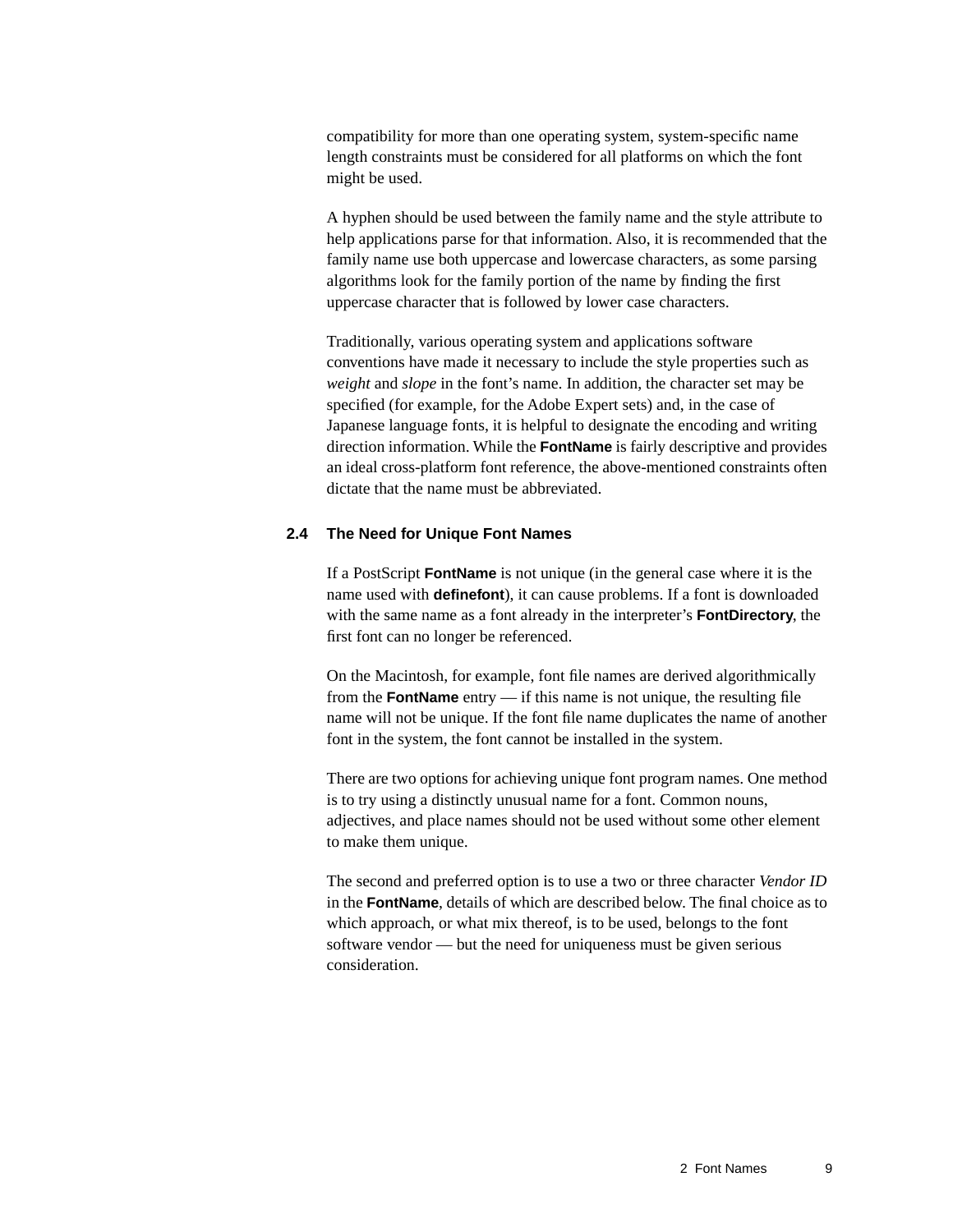#### <span id="page-9-0"></span>**2.5 Vendor ID Codes**

A Vendor ID is an abbreviation or mnemonic code for the company that sells to end users. It generally consists of two or three uppercase characters positioned at the end of the family name portion of a PostScript language **FontName**. *Using a Vendor ID is the recommended method for achieving unique font names.*

There are several reasons why the Vendor ID should be placed after, not before, the family name. There is an established practice for companies who license type designs to a variety of vendors to put their initials (such as *ITC*, for the International Typeface Corporation) before the family name. If font vendors put their Vendor ID before the family name, it is likely to confuse the user. Secondly, if the Vendor ID comes before the family name, it may interfere with the alphabetizing of names for the font menu. Some vendors prefer to group their fonts this way, but the majority of users do not.

In addition, if the Vendor ID is put at the beginning of the font family name, the effect of the Macintosh 5:3:3 rule (see section [4.1\)](#page-13-0) means that the part of a font file name which allows the most information to be included (5 characters) is used for the Vendor ID, which limits the displayed family name to 3 characters. In this case, the Vendor ID assures uniqueness, but the user may see less information for the family portion of the font menu name. Adobe recommends putting the Vendor ID after the family name and before any style attributes.

Although a font software vendor's primary concern in naming a font program will be related to design and marketing issues, from a PostScript language and user's perspective the essential consideration is that every font program name and font file name should be unique. In order to help vendors create unique font program names, Adobe Systems maintains a Vendor ID registry in addition to a Unique ID registry.

Inquiries about Vendor ID registration or about obtaining **UniqueID** numbers should be addressed to:

Unique ID Coordinator Adobe Developers Association Adobe Systems, Inc. 345 Park Avenue San Jose, CA 95110-2704 e-mail: fontdev-person@adobe.com

and in Japan: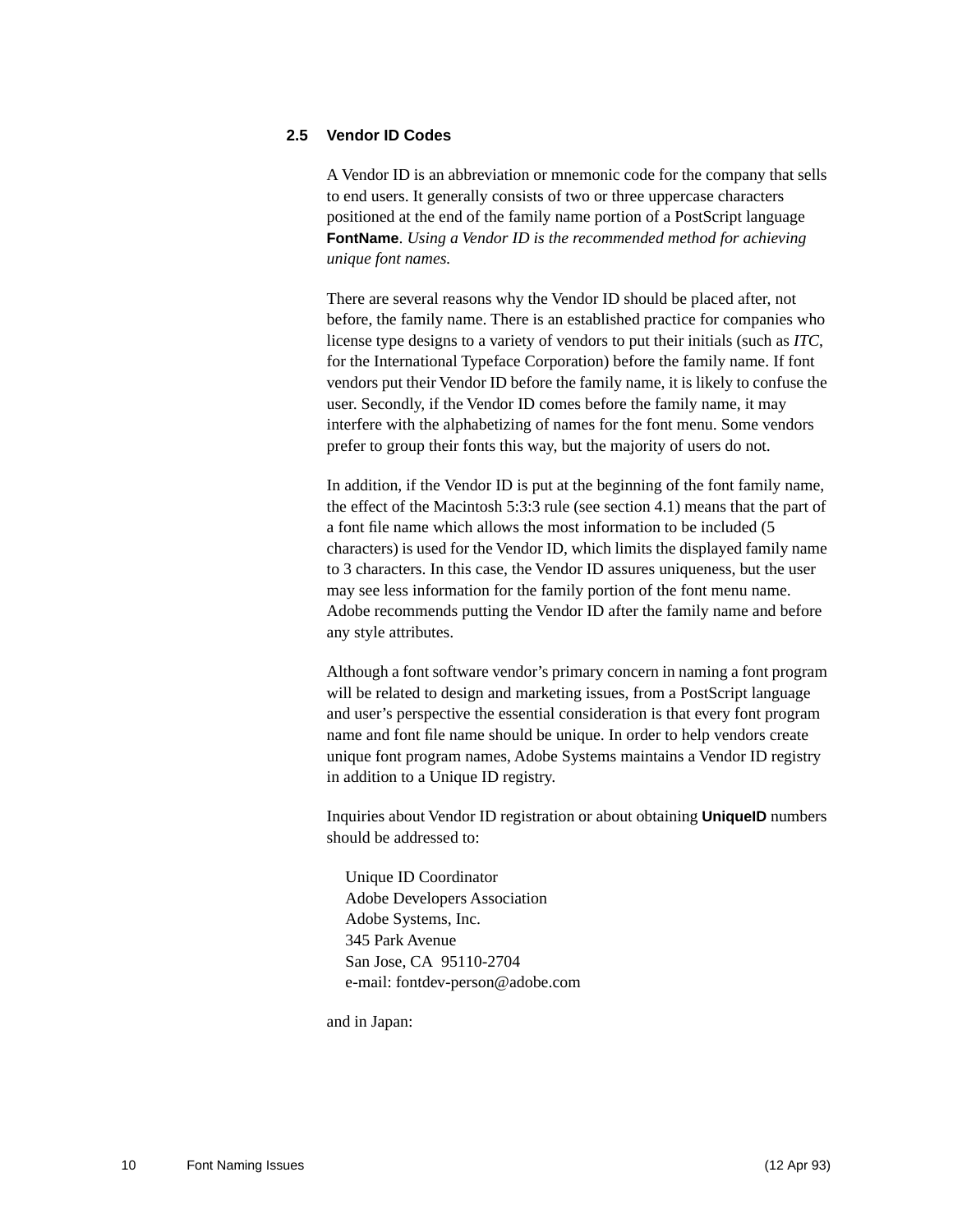Adobe Systems Japan Adobe Systems Co., Ltd. Yebisu Garden Place Tower 4-20-3 Ebisu, Shibuya-ku Tokyo 150 Japan Tel: +81-3-5423-8100 Fax: +81-3-5423-8209

[I](#page-24-2)t is important to address correspondence to the attention of the Unique ID Coordinator, Adobe Developers Association.

#### <span id="page-10-0"></span>**2.6 The Latin Font Naming Convention**

Having considered the various components of a font name, the recommended form for a PostScript language **FontName** can be stated as:

 $\langle$  Family Name  $\rangle$   $\langle$  Vendor ID  $\rangle$  -  $\langle$  Weight  $\rangle$   $\langle$  Width  $\rangle$   $\langle$  Slant  $\rangle$ < Character Set >

Spaces are not allowed. This naming convention is recommended so users will see a consistent order in font name elements. It may also aid in algorithmic interpretation of font names, but software must not depend entirely on the convention since many fonts do not comply. For examples of style abbreviations that are commonly used for the *Width*, *Weigth*, *Slant*, and *Character Set* fields of the name, see Appendix [A](#page-24-1)[.](#page-24-2)

### <span id="page-10-1"></span>**3 Font Menu Names**

How font names are defined for use in font menus varies with the operating environment, and in some cases, with the application. Font menu names are critical since they are what the user sees, and they are what applications usually embed in a document as a font reference. The user needs a clear, unambiguous representation of what fonts are installed in the system. From the point of view of a multi-platform application and for the sake of document portability, font menu names should be as similar as possible on each platform. Some early Adobe fonts do not strictly adhere to this rule.

Environments like the Macintosh, Microsoft Windows<sup>®</sup>, and NeXT<sup>TM</sup> have system-defined methods to display font menus, but an application can override the default menus if the intention is to present more complete font names and hierarchical menus.

The following section gives an overview of how font menu names are specified and used in major operating environments.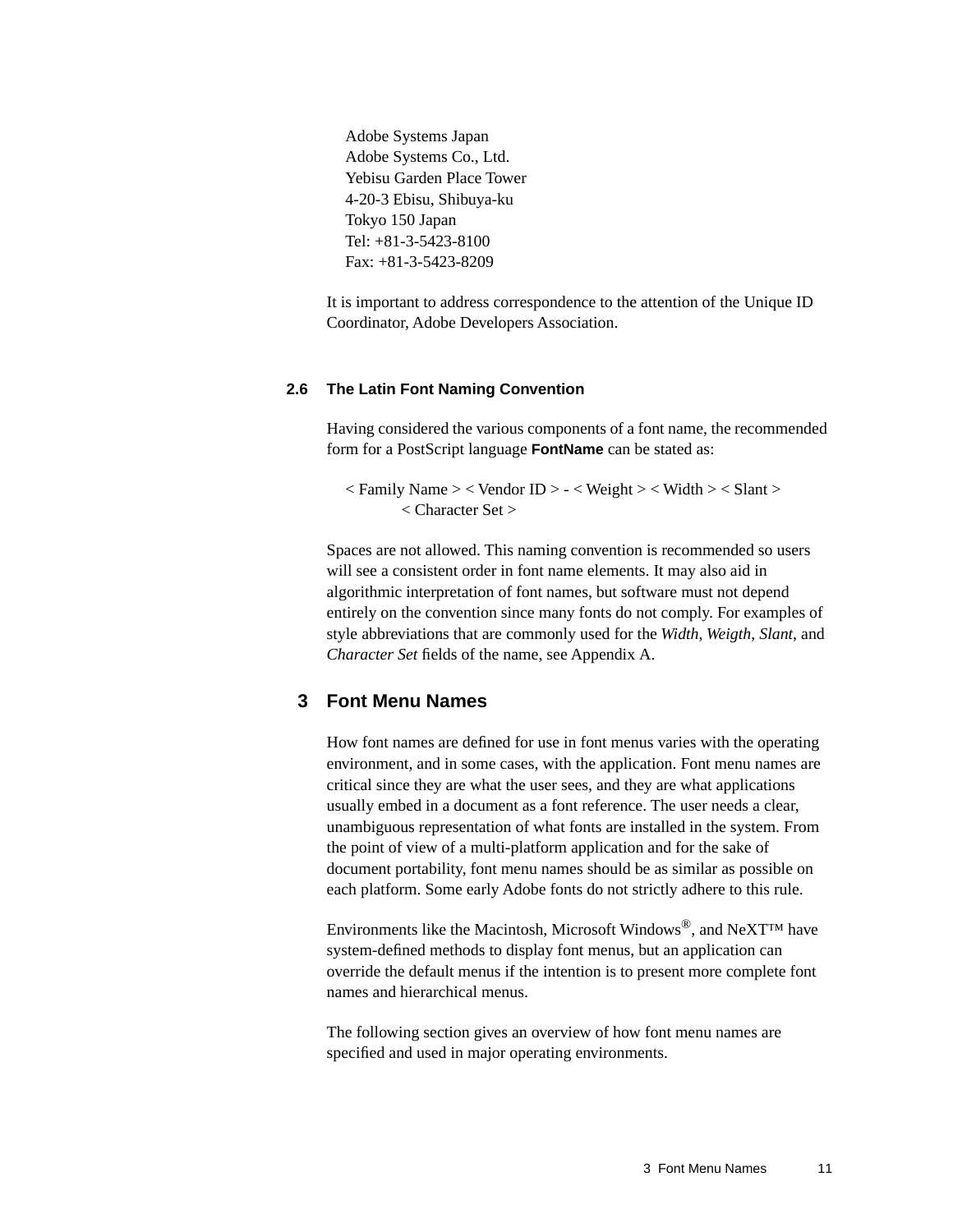#### <span id="page-11-0"></span>**3.1 Macintosh Font Menu Names**

The standard names used in Macintosh font menus come from the name of the FOND resource associated with a Type 1 outline font. FOND resource names are limited to 31 characters, and may contain spaces. Because of a bug in a major software application which limits font menu names to 30 characters, Adobe recommends staying within this lower limit. In addition, System 7 for the Macintosh requires names to be unique for the first 28 characters.

The font menu windows of some early Macintosh system software, as well as some major software applications, were fairly narrow in width. The result was that, for many fonts, the family name was visible but not the style attributes.

To compensate for this problem, Adobe put style attribute abbreviations at the beginning of font menu names. For example, the FOND resource name (and resulting default font menu entry) for *Helvetica Bold Oblique* would be *BI Helvetica BoldOblique*. This solved the most crucial user interface problem, but caused fonts to be inconveniently alphabetized in the menu. Adobe Type Reunion software solved the alphabetization problem for Macintosh users by using the PostScript language **FontName** for use in its custom font menu (see section [7\)](#page-21-0). Adobe has since ceased producing menu names with style prefixes.

#### <span id="page-11-1"></span>**3.2 DOS Font Menu Names**

Since there is no system-level support for fonts in the DOS operating system, each application defines its own conventions. Adobe Type 1 font packages for the PC include a *.INF file* which contains ASCII information including font menu names for major applications such as Ventura Publisher<sup>®</sup>, WordPerfect<sup>®</sup>, and Microsoft Word<sup>®</sup>.

The package also contains the Adobe Font Foundry software utility which converts Type 1 outline font programs into bitmaps for screen display or for printing to a non-PostScript-language printer. The resulting bitmap fonts, along with the font menu information in the .INF file, can be installed in major DOS applications.

Furthermore, there is also no standard form of font reference to embed in a document generated in the DOS environment. An application may embed either its own font menu name, the **FontName**, or some other version of the typeface name. The **FontName** is recommended as a general, cross-platform font reference solution because of its inherent compatibility with the platform- and device-independent PostScript language and the wide range of output devices supporting the language.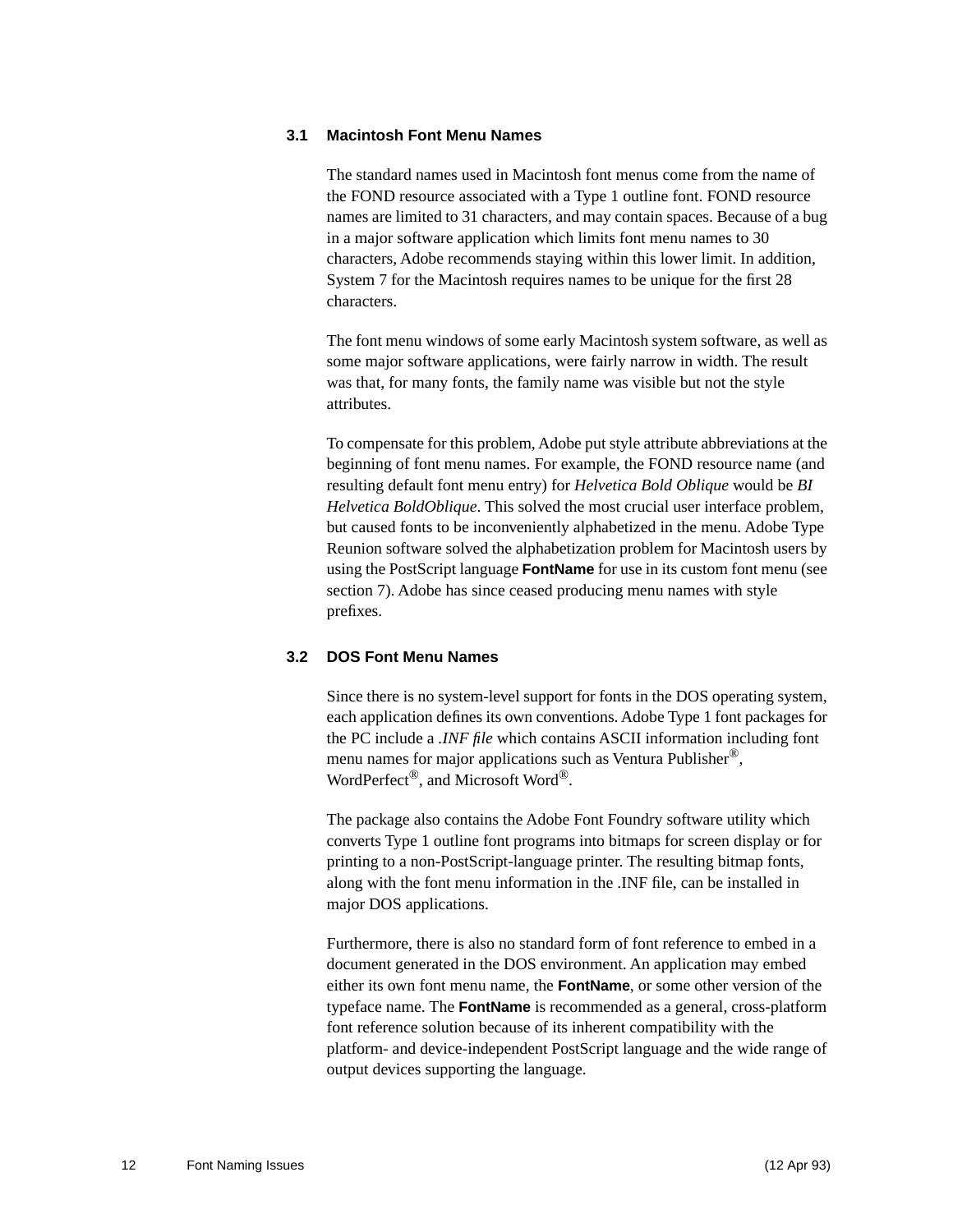#### <span id="page-12-0"></span>**3.3 Windows Font Menu Names**

In the Windows environment, font menu names are specified in the Printer Font Metrics (PFM) file. This file is roughly equivalent to an AFM file; the format is defined by Microsoft and the specification is available from Microsoft's developer support department.

With Windows 3.1, font families are no longer limited to the four standard styles of *Normal* (or *Plain*), *Bold*, *Italic*, and *Bold Italic*. Fonts for the Windows environment from the Adobe Type Library currently support fourmember families for compatibility with earlier versions of Windows.

The limit for Windows font menu names is 31 characters. For compatibility with Macintosh applications, it is recommended that the names be limited to 30 characters.

#### <span id="page-12-1"></span>**3.4 NeXT Font Menu Names**

Font menus in the NeXT system consist of full typeface names, arranged in hierarchical menus. The names are derived from the **FullName** entry in a font's AFM file. The significant advantage to this approach is that users see full, unabbreviated names in their font menus. Also, they see the actual style attribute name, such as *Medium* or *Extra Bold*, rather than the more generic system designation of just *Bold*. The hierarchical menu lets users focus on less information initially — just the family name, and then see the additional information for the style, once the family is selected.

#### <span id="page-12-2"></span>**3.5 Font Menu Names: Document Portability Issues**

There is no standard method for translating font menu names from one platform to another. It is highly recommended that font developers consider it a top priority to name their fonts so that the menu names are the same on all platforms for which they provide fonts.

Some early font packages from Adobe Systems included different menu names in PC fonts than the ones used in Macintosh fonts. Some of these fonts have been updated and the problem corrected, while other fonts may be corrected in the future. In this case, cross-platform compatibility has been chosen as a priority over backward compatibility.

### <span id="page-12-3"></span>**4 Font File Names**

The font file name is the name of the file in which the outline font program is stored on a user's hard disk or on a file server. There are a number of issues to consider when choosing font file names. For example, in a Macintosh system, font file names are algorithmically derived from the **FontName**. This means that the **FontName** may be unique, but the shortened version of it may not be.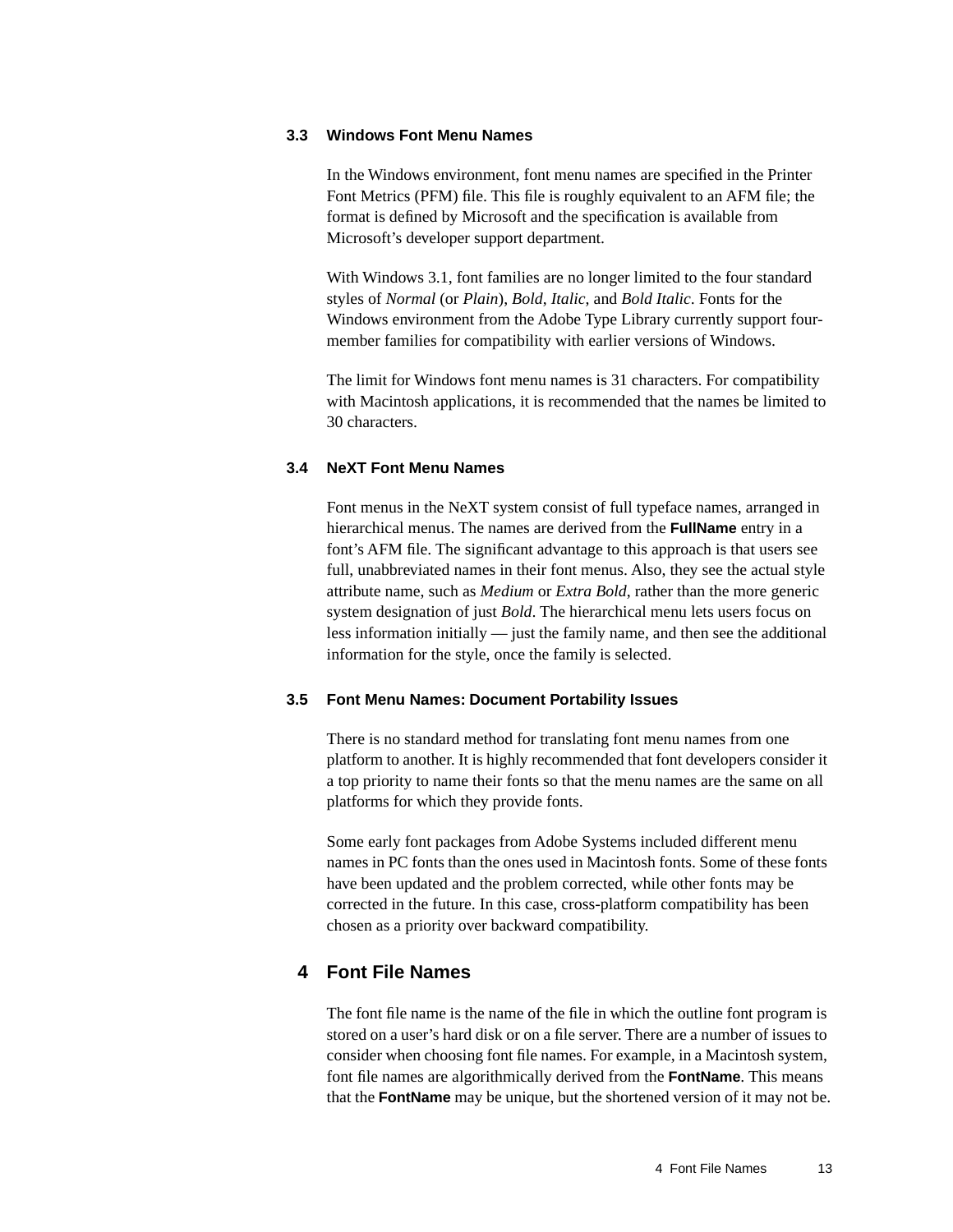The conventions are dependent on the operating system and, for the DOS environment, on individual applications. Font developers who use commercial software products may have the file name derived for them from the font's family name, but it is important to understand how this works in order to minimize problems.

#### <span id="page-13-0"></span>**4.1 Macintosh Font File Names and the 5:3:3 Rule**

For the Macintosh, the PostScript **FontName** is stored in the FOND resource in the *Style Name Table*. The font's family name and all style suffixes must correspond exactly to the font program's PostScript language **FontName**, including any hyphens. The printer font file name is derived from the name stored in this table using the *5:3:3 rule* (described below). Since Macintosh applications and drivers locate font files for downloading by applying this rule, it must obeyed.

To apply the 5:3:3 rule, the name must first be conceptually divided into "words", where each uppercase letter begins a new word. The font file name is then derived by concatenating the initial uppercase letter and up to 4 lowercase letters in the first word, and the initial uppercase letter and up to two lowercase letters of all subsequent words. A hyphen between the family and style portions of the name is dropped.

An example would be the font whose **FontName** is *Helvetica-BoldOblique*, — and the resulting file name is *HelveBolObl*. Another example would be the typeface Adobe Garamond Bold, whose **FontName** is *AGaramond-Bold* (in this case, the first word of the **FontName** was abbreviated by Adobe before the 5:3:3 rule was applied). The "words" are *A, Garamond*, and *Bold*, and the resulting file name would be *AGarBol*. In this case, the first part of the font file name is only a single character instead of its potential length of five.

The result of this abbreviation is that even though the **FontName** and FOND Resource file names are unique, the downloadable font file name might conflict with that from another vendor. Note that if another font were named *AGarlicBolivia*, it would have the same font file name as *A Garamond Bold*. The resulting font program could not be installed in the same file system with the font whose name was duplicated. Also, under System 7.1, the font file name produced by the 5:3:3 rule and the suitcase file name must not be identical.

A more detailed explanation of how Macintosh font name mapping is done is described in Adobe Technical Note #0091, "Macintosh FOND Resources." Additional information is available in *Inside Macintosh*, Addison Wesley, Volumes I and IV; and in *The Apple LaserWriter*® *Reference*, Addison Wesley, 1988.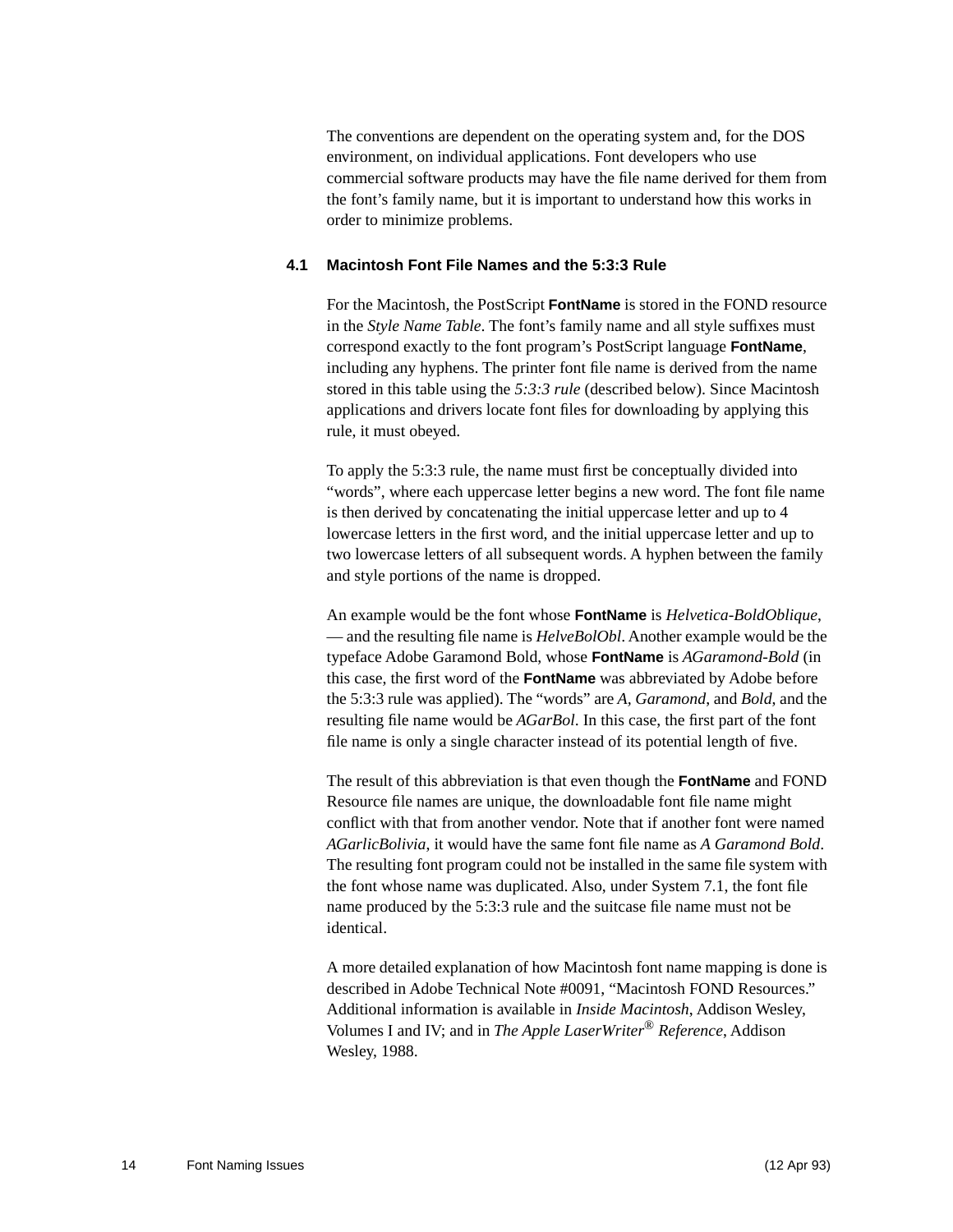#### <span id="page-14-0"></span>**4.2 PC Font File Names**

For the PC environment, file names must consist of an eight-character name followed by a three-character extension. The first five characters of the printer font file, font metrics file, and bitmapped screen font file should be the same for a given typeface; their extensions are different. Details of the Adobe convention are given in the manual included with all Adobe PC font programs (see *Adobe Type Library: User Guide IBM PC Version*).

File names in the Adobe Type Library always consist of 11 characters: eight characters followed by a three-character extension. Adobe font file names have the following format:

ttsssppc.xxx

where:

|                                                                                                                                                                                                                                                                                                                                                                                                                                                                                   | tt             | is the typeface                                                                                                                                                                       |
|-----------------------------------------------------------------------------------------------------------------------------------------------------------------------------------------------------------------------------------------------------------------------------------------------------------------------------------------------------------------------------------------------------------------------------------------------------------------------------------|----------------|---------------------------------------------------------------------------------------------------------------------------------------------------------------------------------------|
|                                                                                                                                                                                                                                                                                                                                                                                                                                                                                   | SSS            | is the typeface style code. (See the list of<br>typeface style codes in Appendix E.)                                                                                                  |
|                                                                                                                                                                                                                                                                                                                                                                                                                                                                                   | pp             | is the point size, if applicable. (Point size is<br>specified only if the font is a single point<br>size.)                                                                            |
|                                                                                                                                                                                                                                                                                                                                                                                                                                                                                   | $\overline{c}$ | is a device code for a bitmapped font. (See<br>the list of device codes shown in Appendix<br>C. If a device code is not required, an under-<br>score is used in the eighth position.) |
|                                                                                                                                                                                                                                                                                                                                                                                                                                                                                   | XXX            | is the filename extension that identifies the<br>file type. The extensions for Adobe fonts<br>are listed in Appendix D.                                                               |
| Although this is the current Adobe PC file name standard, it cannot be<br>guaranteed that this formula will be used in the future due to the limited<br>number of family names which can be represented in this format. In cases<br>where the font's identifying information does not use the entire eight<br>character field, underscore $($ ) characters are substituted in the remaining<br>positions (this is also required by some installers and is highly<br>recommended). |                |                                                                                                                                                                                       |
| For example, the following file names are font files for ITC Stone <sup>®</sup> Serif<br><b>Bold Italic:</b>                                                                                                                                                                                                                                                                                                                                                                      |                |                                                                                                                                                                                       |

| SRBI .PFB | outline font software         |
|-----------|-------------------------------|
| SRBI .AFM | Adobe Font Metrics (AFM) file |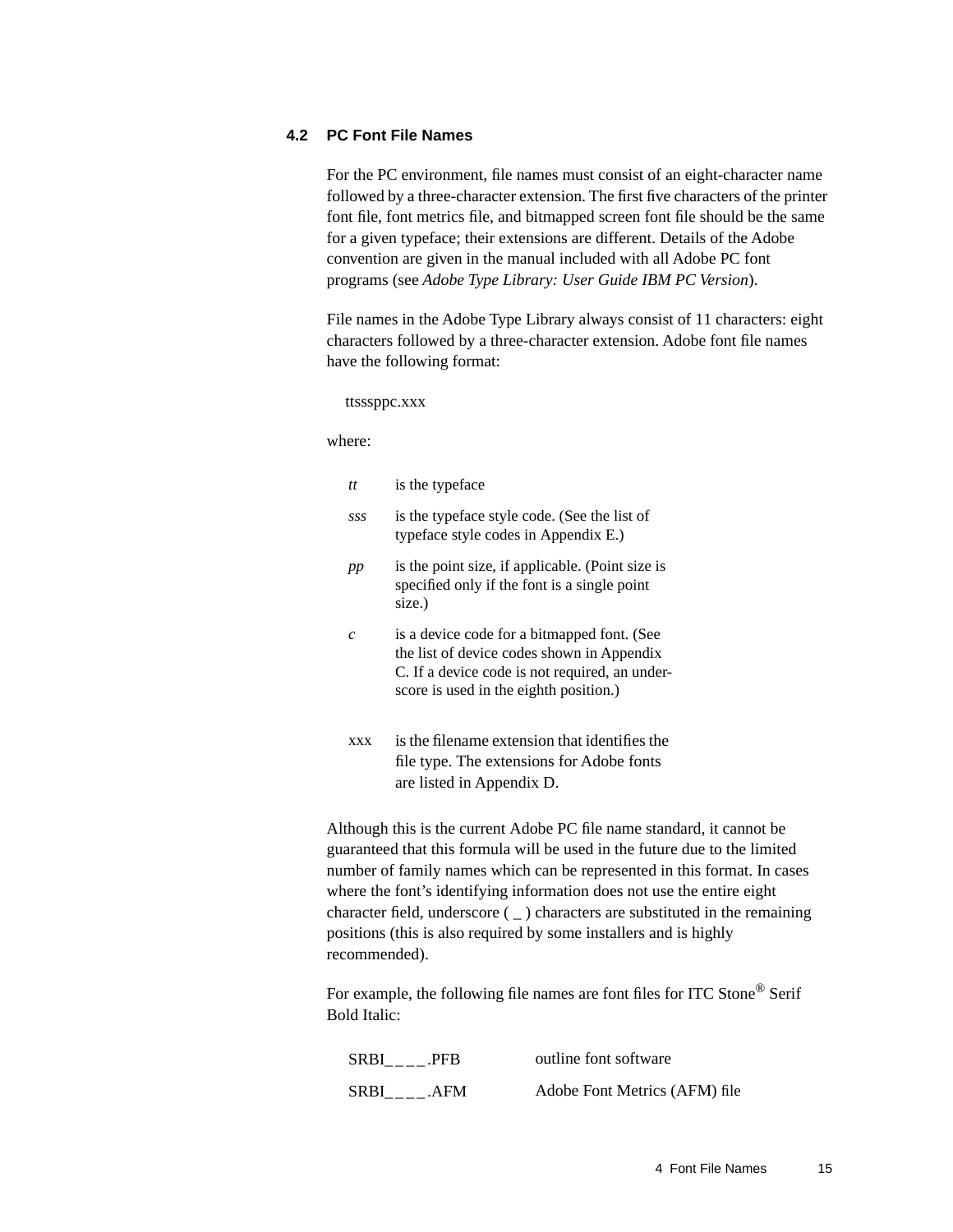| SRBI FON     | Microsoft Windows bitmapped font data<br>containing more than one point size                                                    |
|--------------|---------------------------------------------------------------------------------------------------------------------------------|
| SRBI 12C.FON | Microsoft Windows bitmapped font data<br>for a specific point size and device (In this<br>case, the "C" stands for VGA or MCGA) |

#### <span id="page-15-0"></span>**4.3 NeXT Font Program File Names**

The font program naming convention for the NeXT environment is explained in a document titled *Fonts in NeXTStep™*, available from NeXT, Inc. In addition to the naming convention, this document details the directory structure and installation procedure for font programs to be used on NeXT machines. The information may also be found in the Developers Library section of the NeXT operating system documentation.

### <span id="page-15-1"></span>**5 Font Name Conventions for Multiple Master Fonts**

This section discusses *font menu names* for multiple master fonts. While the The PostScript language **FontName** can be handled in the usual way, the menu names are more critical because of length constraints and the need to embed design coordinates in the menu name.

Multiple master font menu names for the Macintosh are specified as the name of the FOND resource. The axis labels differ for the two basic classes of multiple master fonts: *Primary fonts* are those that are pre-built by the font vendor and that generally correspond to the standard styles usually supplied for a given typeface family. Examples would include: *regular* (or *roman*), *italic*, *bold*, or *bold condensed*. *Custom fonts* are those created by the user.

*Note An explanation of multiple master font terminology and concepts can be found in Adobe Technical Note #5015, "Type 1 Font Format Supplement."*

The following is the preferred naming convention for multiple master font menu names:

<FamilyNameMM> [Style/Char Set] \_Number<sub>1</sub><Label<sub>1</sub>>\_...  $Number_n <$ Label<sub>n</sub> $>$ 

where items in brackets are optional. The components of the name are:

#### **FamilyNameMM** (Required)

FamilyNameMM specifies the family name of the typeface family, such as Minion™. The MM suffix is not a required part of the family name, but will be used by Adobe, at least initially, to identify multiple master typefaces. The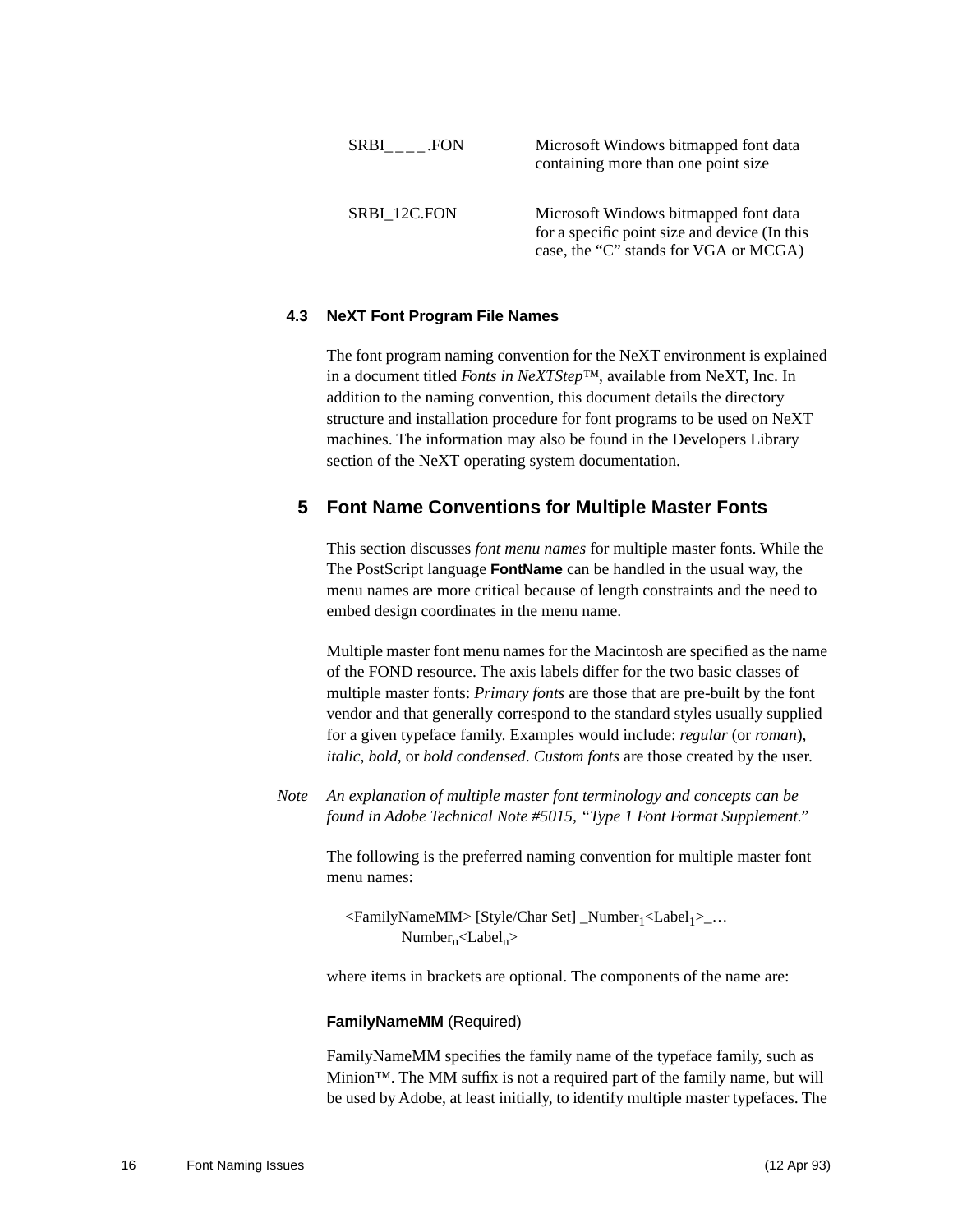family name portion of the menu name for Adobe multiple master fonts is currently derived from the PostScript language **FontName** by using the 5:3:3 rule (in addition to using the rule to produce the font file name). However, doing this is not a requirement and may not be strictly followed in the future.

#### **Style/Char Set** (Optional)

This specifies style characteristics such as *italic*, and/or character set information such as *Expert* (for the Expert character set). An example would be *MinioMM ItEp* for Italic Expert. The preferred form of the resulting menu name would have been MinioMM ItaExp, but this would have been too long by the time the design coordinates (for three axes) were added.

The advantage of using industry-standard abbreviations is that it will be more recognizable by both users and software. Appendix [A](#page-24-1): "Font Name Style Abbreviations," shows a list of style abbreviations which were agreed upon by a consortium of major font vendors. It is recommended that these be used wherever possible.

#### **\_** (underscore character, Required)

The family name/style/char set portion of the name and the design coordinate/label portion must be separated by an underscore character. This character tells Adobe Type Manager<sup>™</sup> software (ATM™) that the font may be a multiple master font, and tells it where to begin looking for design coordinates. However, ATM does not assume that any font name containing an underscore is a multiple master font. An application that finds an underscore in a font name can determine whether the font is a multiple master font by using an ATM backdoor call (see Adobe Technical Note #5072, "Adobe Type Manager Software API: Macintosh").

#### **Number** (Required)

This represents the design coordinate number which has been selected from the range specified by the designer. Digits 0 through 9 are allowed (but not decimal points or other punctuation), and any number of digits are allowed since the range is specified in the font. For a font with *n* axes, there will be *n* design coordinates specified in the name. The design coordinate numbers must be separated by one or more non-numeric characters; text labels are recommended if space permits, otherwise the use of a space or underscore character is recommended.

#### **Label** (Required)

The axis *Label* field is required to separate the design coordinates in the name, though it may optionally consist of only a single non-numeric character. Descriptive abbreviation labels are highly recommended for the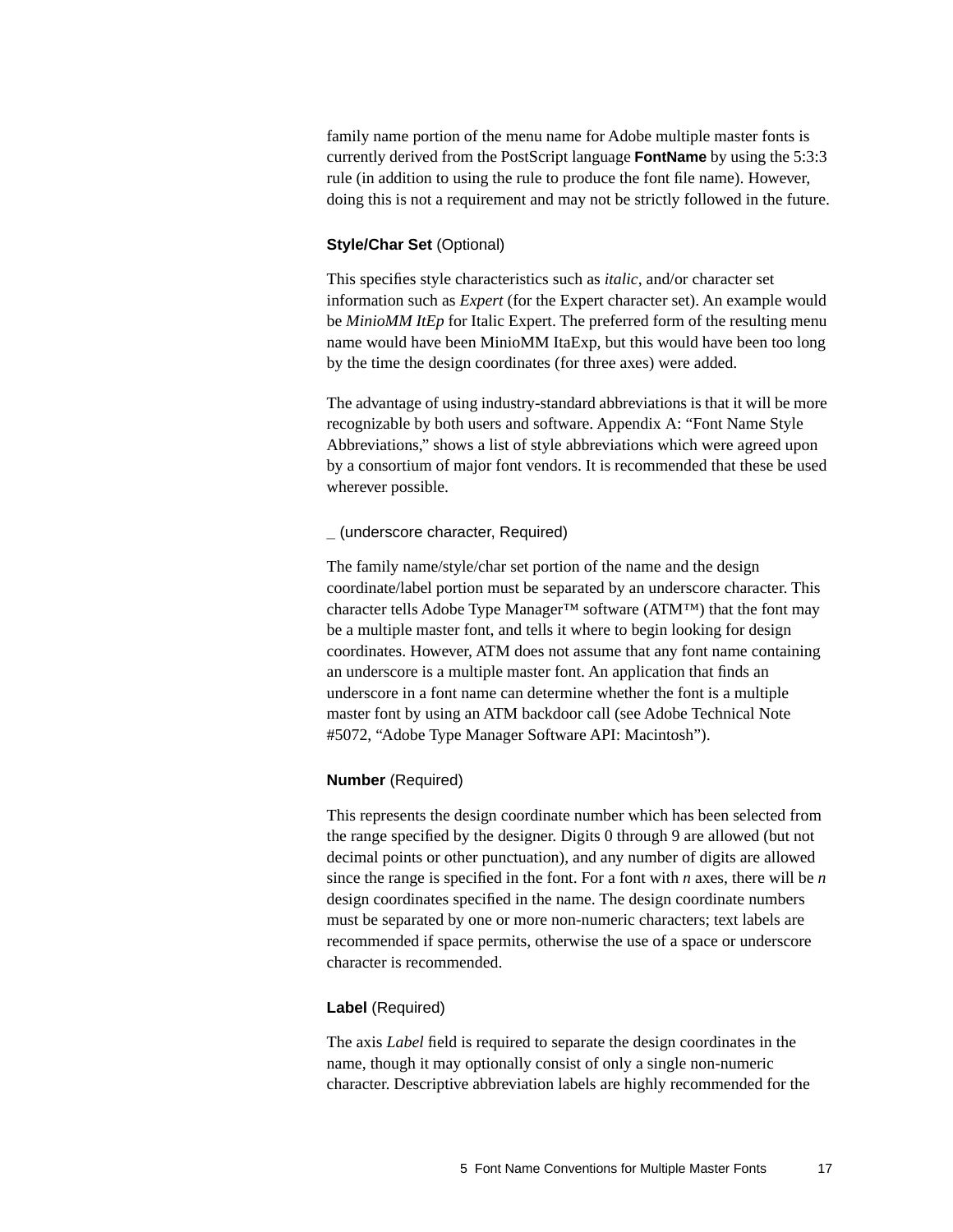sake of the user interface; however if space is limited, Adobe recommends that the minimal single separator character be a space or underscore character.

The axis label may consist of any number of non-numeric characters (though two are recommended); it may have leading, trailing, or embedded spaces.

Labels for Primary fonts, which should be all uppercase, are listed in Appendix [B](#page-26-1): "Multiple Master Primary Font Axis Labels." Labels for Custom fonts should be all lowercase, and use the generic axis labels *wt*, *wd*, and *op* for the appropriate axes contained in the font (new axis labels may be registered with Adobe Systems). The label is strictly a comment, and is not used by ATM, except as a separator.

#### <span id="page-17-0"></span>**5.1 Example Multiple Master Font Menu Names**

The following are examples of allowed font menu names:

| MinioMM ItEp_367 RG 485 NO 11 OP | This example shows <i>Minion</i><br>truncated by the 5:3:3 rule,<br>MM distinguishes it from the<br>non-multiple master version<br>of Minion; and <i>ItEp</i> is an<br>abbreviation of Italic Expert.<br>the labels are uppercase char-<br>acters because it is a Primary<br>font. |
|----------------------------------|------------------------------------------------------------------------------------------------------------------------------------------------------------------------------------------------------------------------------------------------------------------------------------|
| GaramMM Bol_700wt470wd24op       | Legal, but separating spaces<br>recommended (especially<br>before numbers).                                                                                                                                                                                                        |
| GaramMM Bol_700 wt 470 wd 24 op  | Recommended.                                                                                                                                                                                                                                                                       |
| BodoniMM Ital_730 540 9          | Legal, but use of labels would<br>improve legibility.                                                                                                                                                                                                                              |
| MinioMM It_670_540_14            | Legal, but use of labels would<br>improve legibility.                                                                                                                                                                                                                              |

These examples illustrate various options for separating or not separating the coordinates and labels, as well as the use of lowercase, generic axis labels for the Garamond fonts because they are *Custom* as opposed to *Primary* fonts.

#### <span id="page-17-1"></span>**5.2 Multiple Master Font Menu Name Length Constraints**

Although both Macintosh and Windows allow font menu names to be 31 characters (and limited to 30 characters for application compatibility), System 7 for the Macintosh requires names to be unique for the first 28 characters. If the last three characters of a name are a label (which need not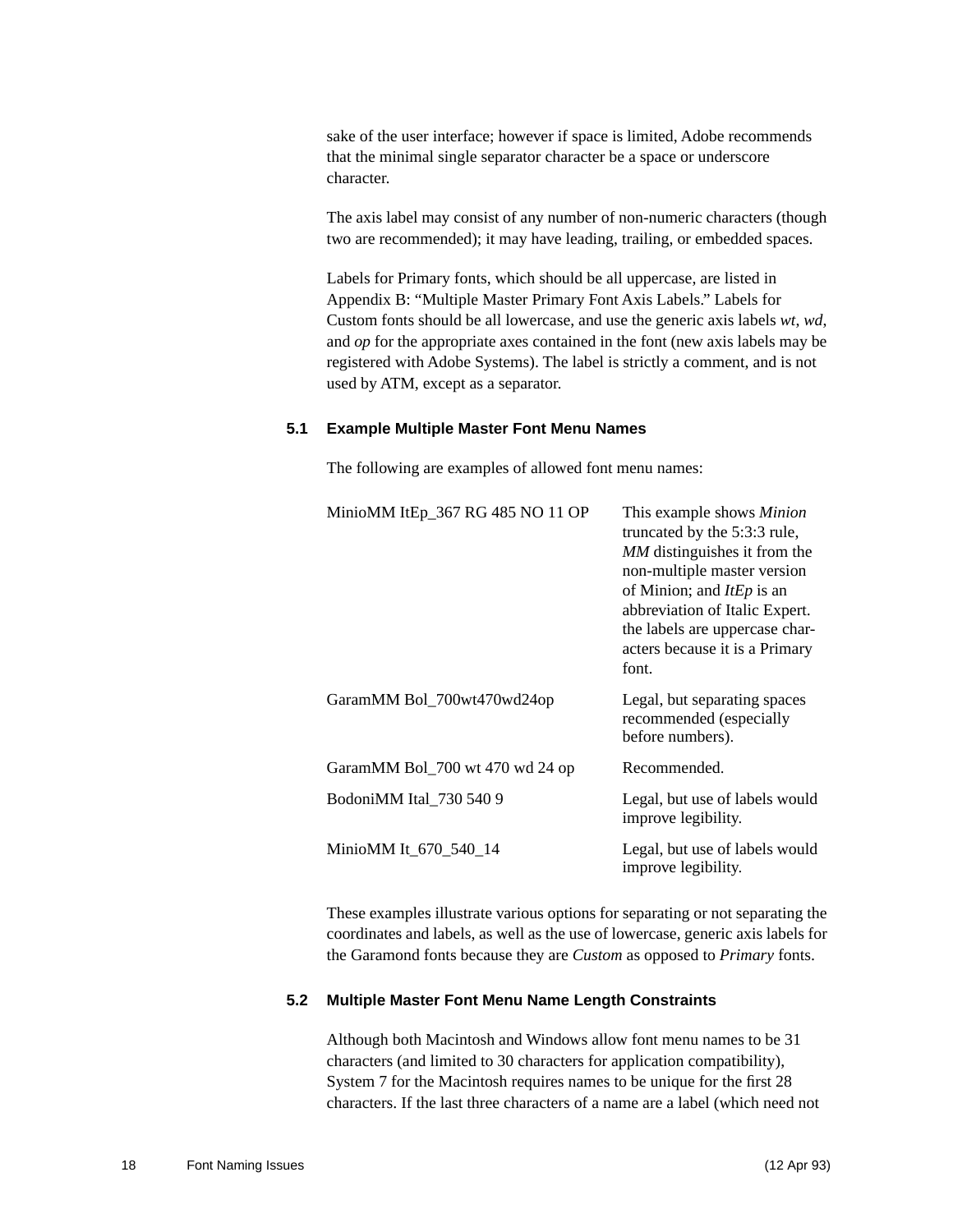be unique), a font menu name could have 30 characters in its menu name and still keep documents portable between the two environments. For example, the name

Bodoni Reg\_700 wt 560 wd 24 op

has 30 characters (including spaces). The "op" portion of the label field is allowable because it fits within the intended limit of 30 characters, and the name does not depend on it for uniqueness.

#### <span id="page-18-0"></span>**5.3 Design Coordinates**

The range of design coordinates for a multiple master typeface is specified in the font itself by the font designer/developer. Design coordinates are put in a font name for two reasons. Traditional terminology for the font weight, such as *light*, *medium*, and *bold*, is not adequate to express the range and number of weight variations possible with multiple master fonts.

Secondly, the design coordinates are useful in making multiple master fonts backward compatible with existing systems and applications. This is important because most software applications and drivers only know about a basic family name, and do not know to download specific instances of a font. Each multiple master font contains a new definition for the **findfont** operator that checks to see if a referenced *font instance* exists, and if not, generates it. This can be done by using the design coordinates specified in the font reference to create a **WeightVecto**r array — which is then used as the argument to the **makeblendedfont** operator to create the font instance.

Typefaces are often chosen by designers and publishers for their visual weight — or the *typographic color* (that is, the shade of gray) which they create on the printed page. Color is affected primarily by the stem weight, but relative character width, stroke contrast, and serif weight can also be a factor. For example, a typeface with a light stem weight, condensed design, and tight spacing can create a darker color than one with a slightly heavier stem weight, but having an expanded design and more open spacing.

Adobe has attempted to choose design coordinate ranges for various typefaces so that different fonts with the same coordinates yield equivalent results when printed. This is not required, but it is important to users for the numbers to have the same meaning for all fonts.

#### <span id="page-18-1"></span>**6 Font Naming for Japanese Language Font Programs**

Japanese language font programs can have variations of character set, encoding, writing mode, and different types of kana characters which are best organized by using a font naming convention. It is up to the font software vendor to put this information in the name because most operating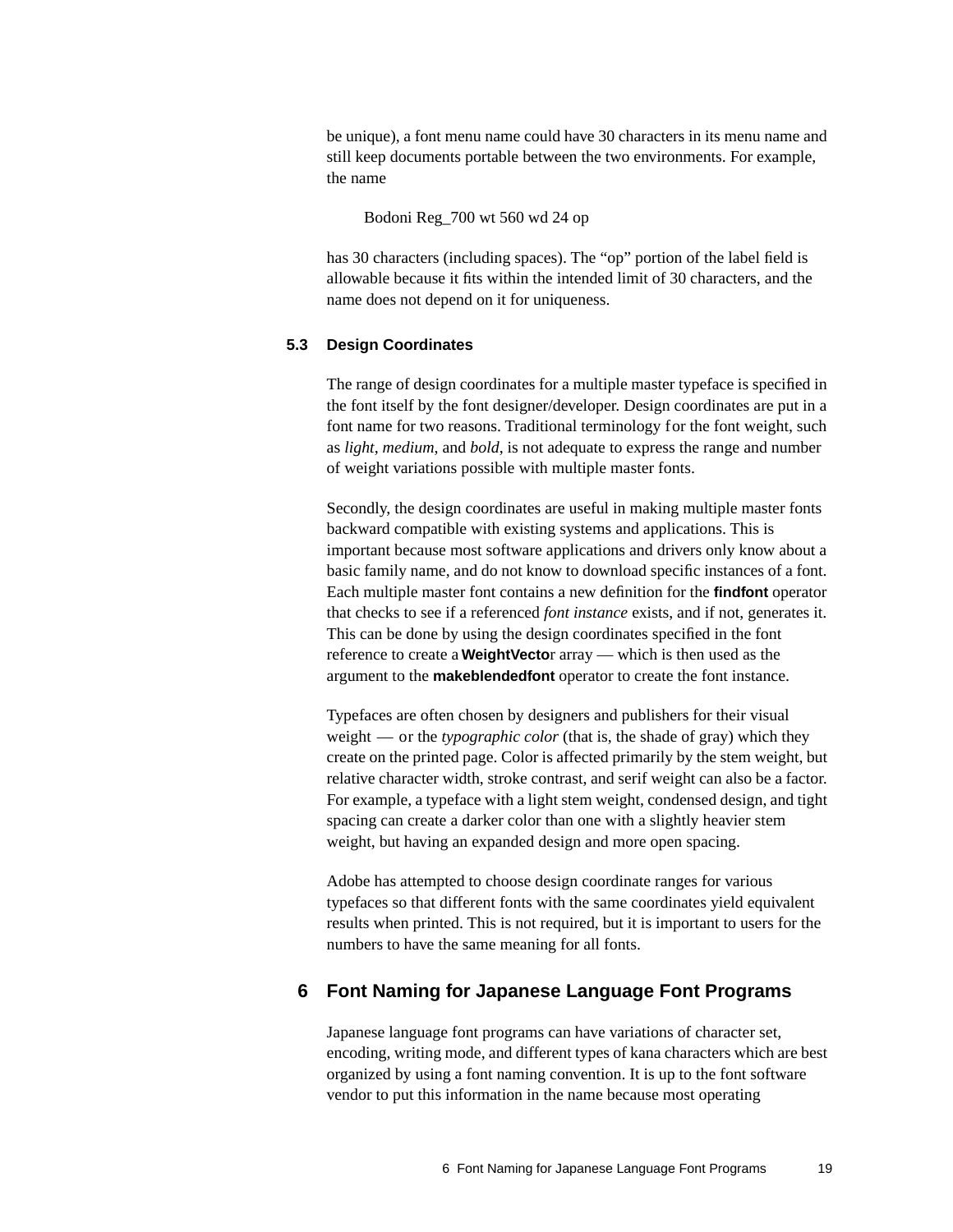environments do not have any other mechanism for communicating this data. Since the most common value for each field is the default value which can be omitted, many font programs will not need to have names as long as the specification indicates.

The naming convention presented below illustrates how Adobe Systems currently does Japanese language font naming. The PostScript language **FontName** for a Japanese language font program should be in the following form:

 $\langle$  Family Name  $\rangle$   $\langle$  Vendor ID $\rangle$  -  $\langle$  Width  $\rangle$   $\langle$  Weight  $\rangle$  - $\langle$  Kana/Prop > -  $\langle$  Charset > -  $\langle$  Encoding > -  $\langle$  WMode >

The components of the name are as follows:

#### **Family Name**

The *Family Name* is the typeface or base name by which a related group of fonts are to be known. With Japanese language typefaces, some family names may include attributes which refer to weight or relative width, and which have traditionally been considered part of the family name. Also, all members of a family may not have the family name in their name.

#### **Vendor ID**

The *Vendor ID* is an optional two or three character identifier for the company which sells or publishes the font program. The Vendor ID should be in all uppercase characters. Each vendor should register their ID with Adobe Systems to help ensure uniqueness.

#### **Width**

The *Width* is a style attribute which describes the design width of a font relative to the regular or normal design; examples include: *condensed*, *compressed*, or *expanded*.

#### **Weight**

*Weight* is a style attribute designating the weight or degree of boldness of a font. Standard weight terms such as *Light*, *Medium*, or *Bold* may be used.

#### **Kana/Prop**

*Kana/Prop* is the size and spacing (proportional or fixed-width) attributes of the kana portion of a font.

Kana/Prop values: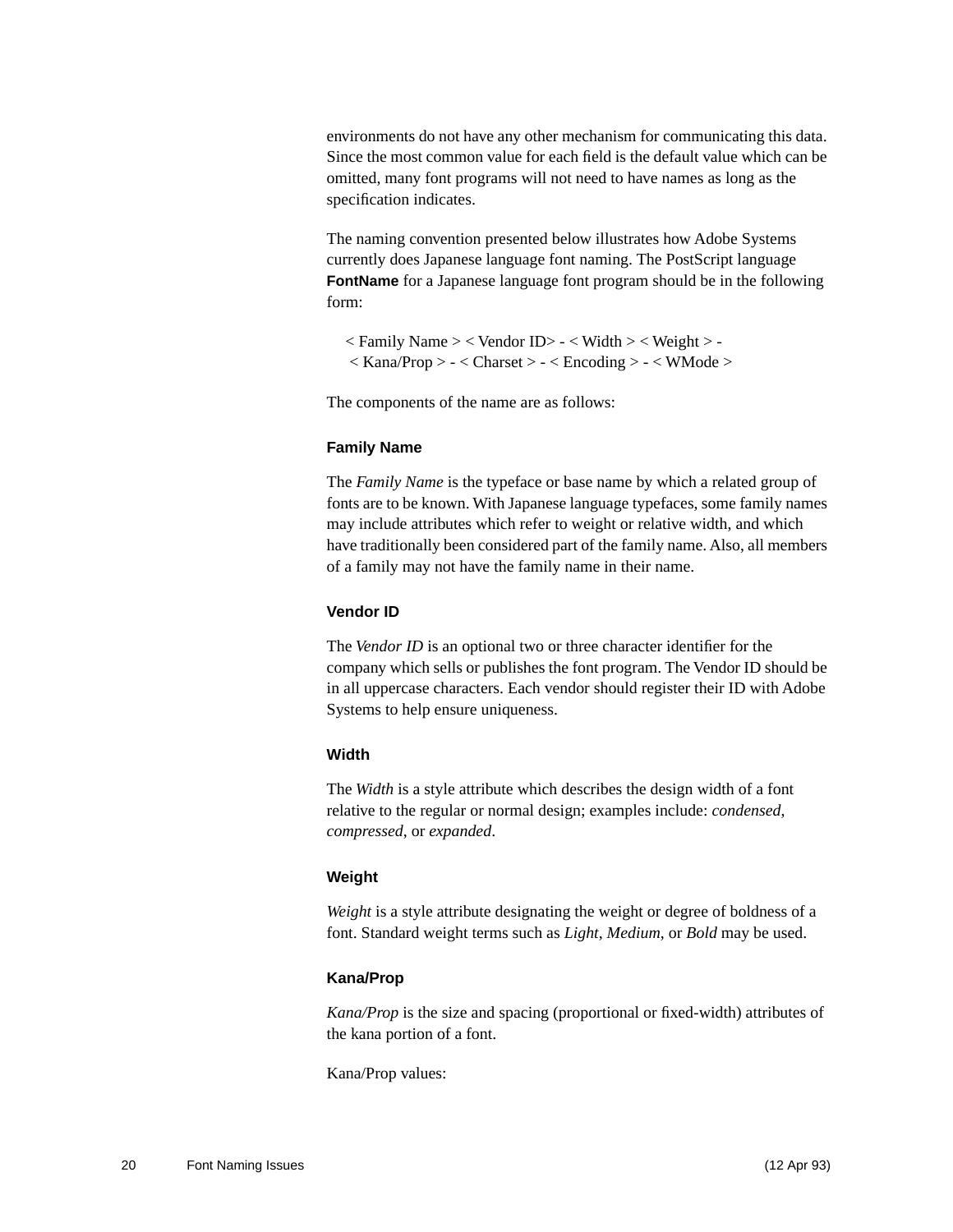| (null)     | large kana, fixed          |
|------------|----------------------------|
| <b>KS</b>  | small kana, fixed          |
| <b>KO</b>  | old kana, fixed            |
| KR         | regular kana, fixed        |
| KM         | medium kana, fixed         |
| <b>KLP</b> | large kana, proportional   |
| <b>KSP</b> | small kana, proportional   |
| <b>KOP</b> | old kana, proportional     |
| <b>KRP</b> | regular kana, proportional |
| KMP        | medium kana, proportional  |

Although these values may represent only a small number of those currently in use in the industry, additional values may be registered with Adobe Systems.

#### **Charset**

*Charset* is the character set used; additional values should be registered with Adobe Systems.

Charset values:

| (null)     | JIS-83 character set    |
|------------|-------------------------|
| Ext        | NEC PC character set    |
| Add        | Fujitsu character set   |
| 83pv       | Macintosh character set |
| <b>NWP</b> | NEC word processor      |

#### **Encoding**

*Encoding* is the name of the encoding vector used; values should be registered with Adobe Systems to help assure uniqueness.

Encoding values:

| (null)      | JIS encoding          |
|-------------|-----------------------|
| <b>RKSI</b> | Romaji Kana Shift JIS |
| EUC         | Extended Unix Code    |
| -S I        | Shift JIS             |

### **WMode**

*WMode* indicates the writing mode (direction of writing).

#### Values:

| H | Horizontal |
|---|------------|
| V | Vertical   |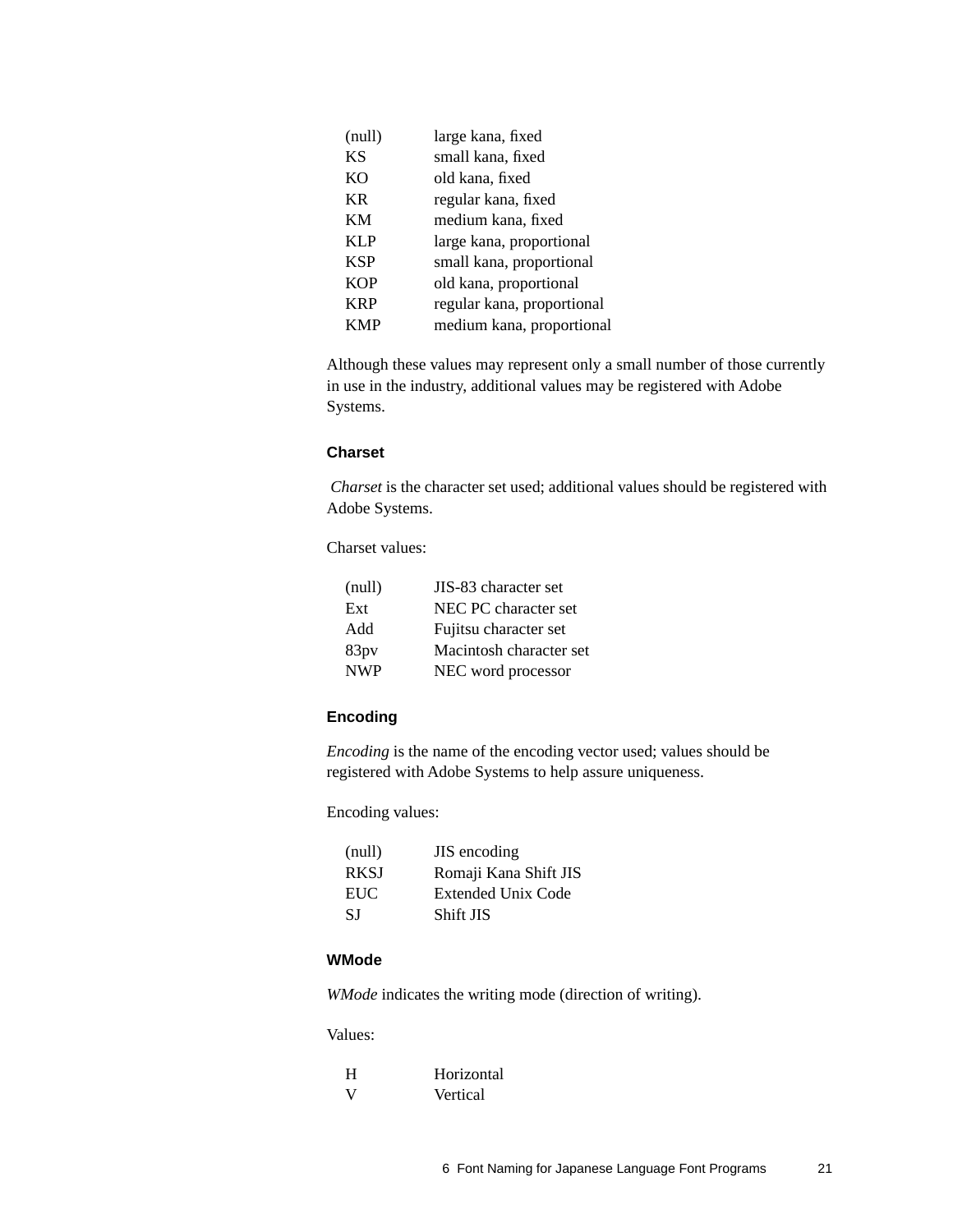For example: MinchoABC-Light-H is a font program where *Mincho* is the family name, the Vendor ID is (a fictitious) *ABC*, the weight is *Light*, and the writing mode is *H* (horizontal). The width, Kana/Prop, character set, and encoding attributes are all the default values of: *standard width*, *large kana with fixed widths*, *JIS-83 character set*, and *JIS encoding*, respectively.

An example of a longer name would be: MinchoABC-Bold-83pv-RKSJ-V, where *Mincho* is the family name, *ABC* is the Vendor ID, *Bold* is the style (weight), *83pv* specifies the Macintosh character set, *RKSJ* specifies the Romaji Kana Shift JIS character set, and *V* indicates that the writing mode is vertical.

### <span id="page-21-0"></span>**7 Adobe Type Reunion Software Compatibility**

Adobe Type Reunion software is a utility program for the Macintosh which presents users with a hierarchical font menu. The advantage is that the user sees a shorter, more organized font menu than the default system menu. The first level menu shows only alphabetized family names. Selecting a family name with the cursor causes a second level menu to appear which shows the styles available for that family. This approach shortens the font menu and correctly groups styles of one family which otherwise would be incorrectly grouped in the default system font menu.

#### <span id="page-21-1"></span>**7.1 Historical Font Menu Issues**

Adobe Type Reunion software attempts to address two historical problems with font menus in the Macintosh system. One is that menu windows in both system utilities and in some applications were often quite narrow. The result was that style attributes following the family name often could not be seen by the user. Adobe attempted to solve this problem by putting style codes before the family name in the font menu names: for example, *Helvetica Bold Oblique* would appear in the font menu as *BI Helvetica BoldOblique*. This ensured that the user could at least see the style abbreviation (for example, *BI*), but it caused the styles of a family to be alphabetized by the style code and hence not be grouped together by family name. It also did not solve the problem of long font menus since every style had its own FOND resource and hence its own entry in the font menu.

An additional problem is that font families on the Macintosh can be constructed so that there is only one FOND per family. In this case, one menu name must supply all of the information for an entire family, and style variations are selected from the system style menu (typically allowing regular, bold, italic, and bold italic styles). The result is that font menus are not always as clear and descriptive as they might be.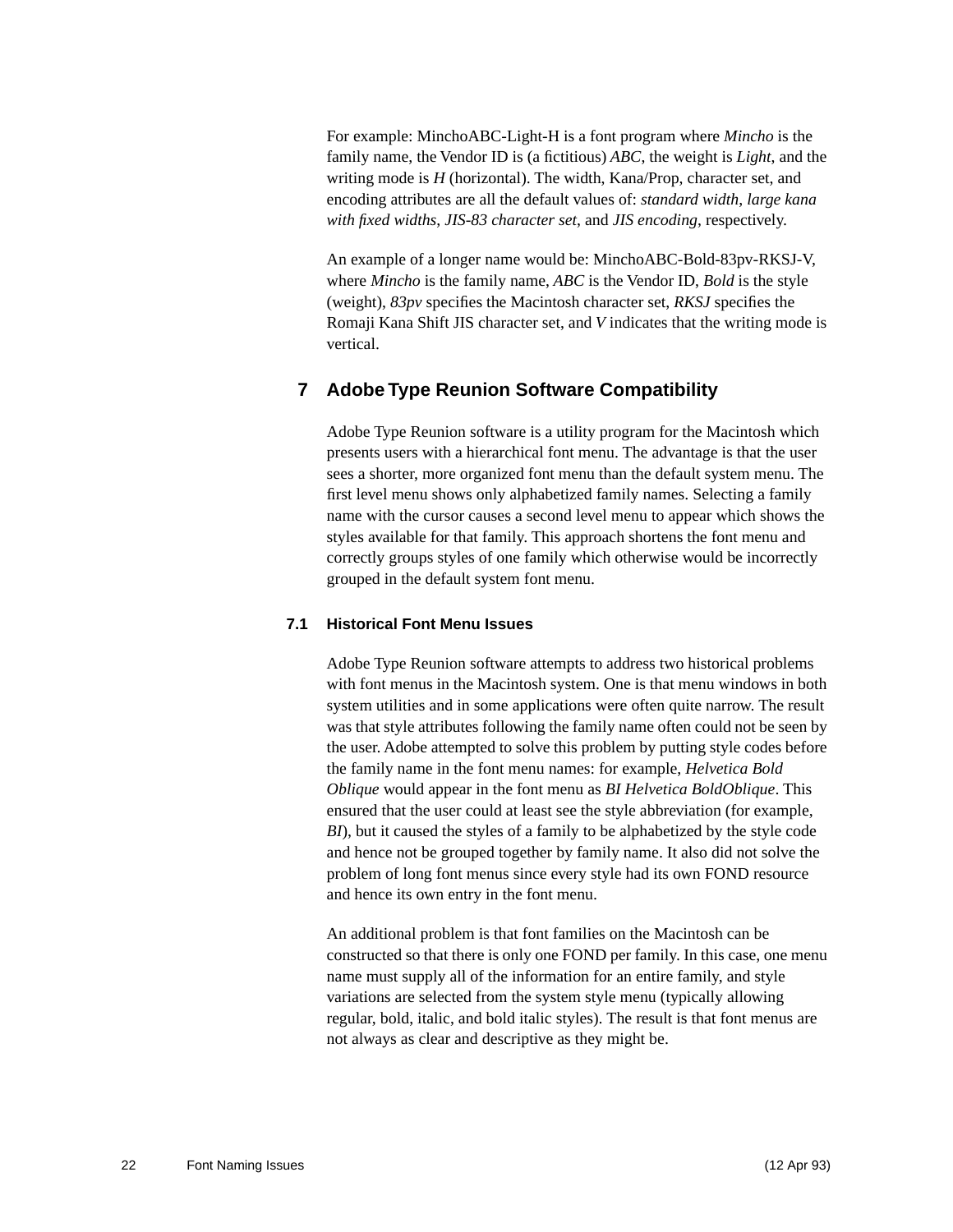#### <span id="page-22-0"></span>**7.2 Adobe Type Reunion**

Adobe Type Reunion software overcomes the limitations mentioned above by extracting the **FontName** from the *Style Name Table* in the FOND Resource located in the suitcase file. This table contains a Base Font Name as well as fields for style suffixes. For example, the Base Font Name field might contain *Janson*, while the style suffix field might contain *"*-Bold".

This approach mainly helps fonts which have a FOND for each font in the family (as do fonts from the Adobe Type Library). The entries in the Style Name Table are not restricted in length; as a result, fonts with longer names may have more style information available in this table than there is in the FOND resource name.

Adobe Type Reunion considers everything after the first hyphen to be style attributes. In general, use of multiple hyphens is discouraged. However, the word *condensed* is special-cased (if it is the first word in the style string) to be included with the family name. The font program name should still be, for example, *Garamond-CondensedBold*, but it will be presented in the menu with a family name of *Garamond Condensed*, and have a style of *Bold* in the submenu.

When naming fonts in a font creation program, it is important to be accurate in entering only the family name as the Base Font Name, and only true style attributes for the "suffix" entries. Most problems with font names have resulted from either intentional or unintentional subverting of this model.

Also, some commercial font creation programs or utilities may make assumptions about names entered by users, and not allow all of the name components to be explicitly specified. For example, if a user names a font *GaramondNew*, the name may be divided at the second uppercase letter, and the resulting family name will be *Garamond* and the style attribute will be *New*. Ideally, the software should allow users to explicitly override any names derived algorithmically from other names.

#### <span id="page-22-1"></span>**7.3 Options with Font Menu Names**

Font developers have two basic options when producing their fonts. One is to create a separate FOND for every outline font file, which is the best choice for compatibility with Adobe Type Reunion. With the default System 7 font menu, these fonts will have each family member listed separately. Adobe Type Reunion users will see the fonts grouped together under a single family name, and style names will appear in the sub-menu.

Generating a font family with separate FONDs has the disadvantage, initially, that there is a separate suitcase file for each style for the user to deal with. However, with System 7, the developer needs only to select all suitcase files but one and drag them to the unselected suitcase to have them all in one file.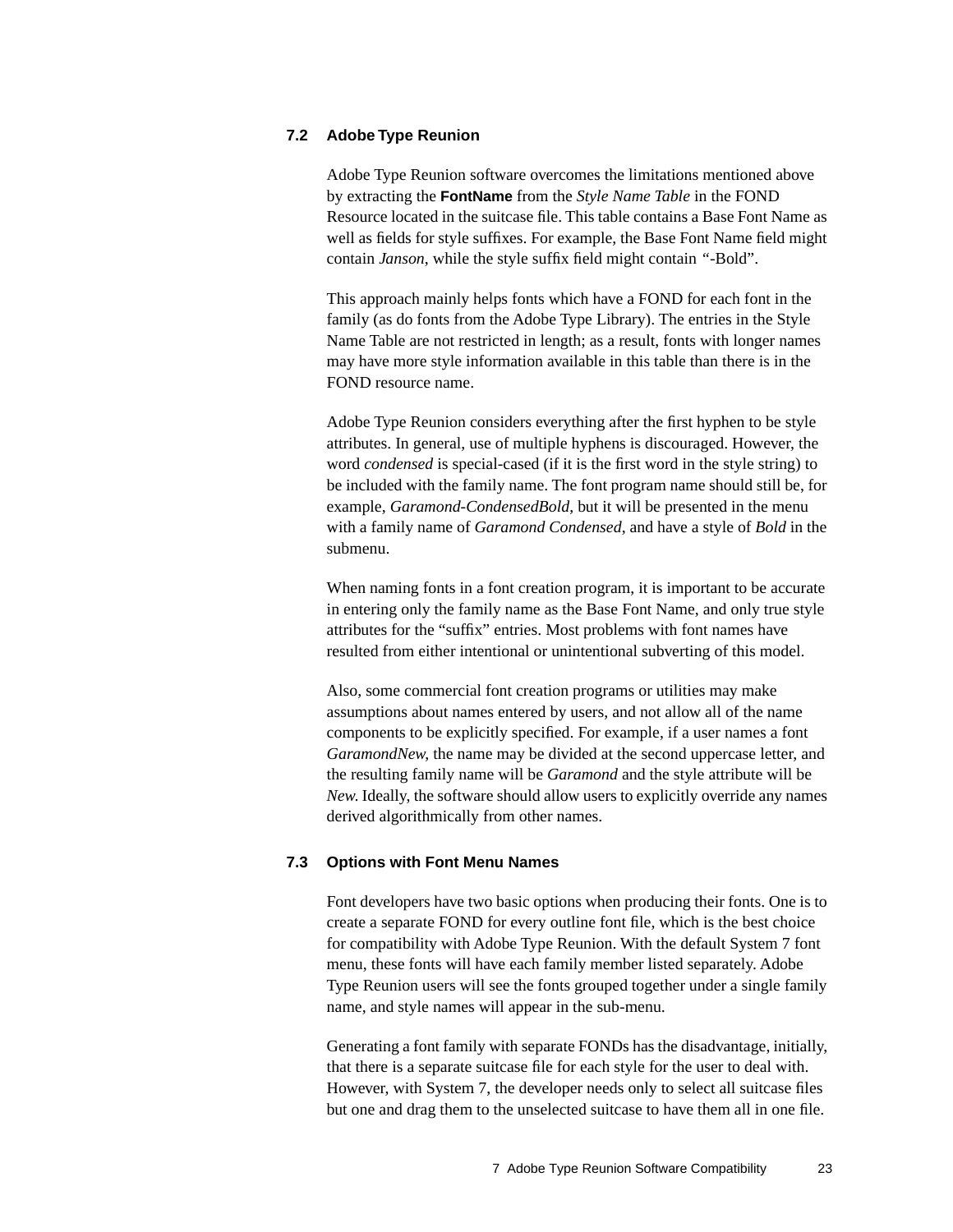With this approach, there will still be separate FOND resources for each style (unlike with the *FOND merge* approach discussed below), but they will all be included in a single file.

The other scenario is to use a *font harmonizer* or *style merger* utility. These generally have the effect of merging the actual FOND resources of each member of the family (not just the suitcase files) into a single FOND resource that contains references to multiple font family members. This shortens the font menu by displaying only a single family name for a typeface, and its style variations, in the font menu. Users must then access style variations from the keyboard or by choosing from the standard Mac font style menu. This approach works well for users who do not use Adobe Type Reunion software, and for families of four styles or less with standard style names. Larger families and ones with non-standard style names should probably not be merged.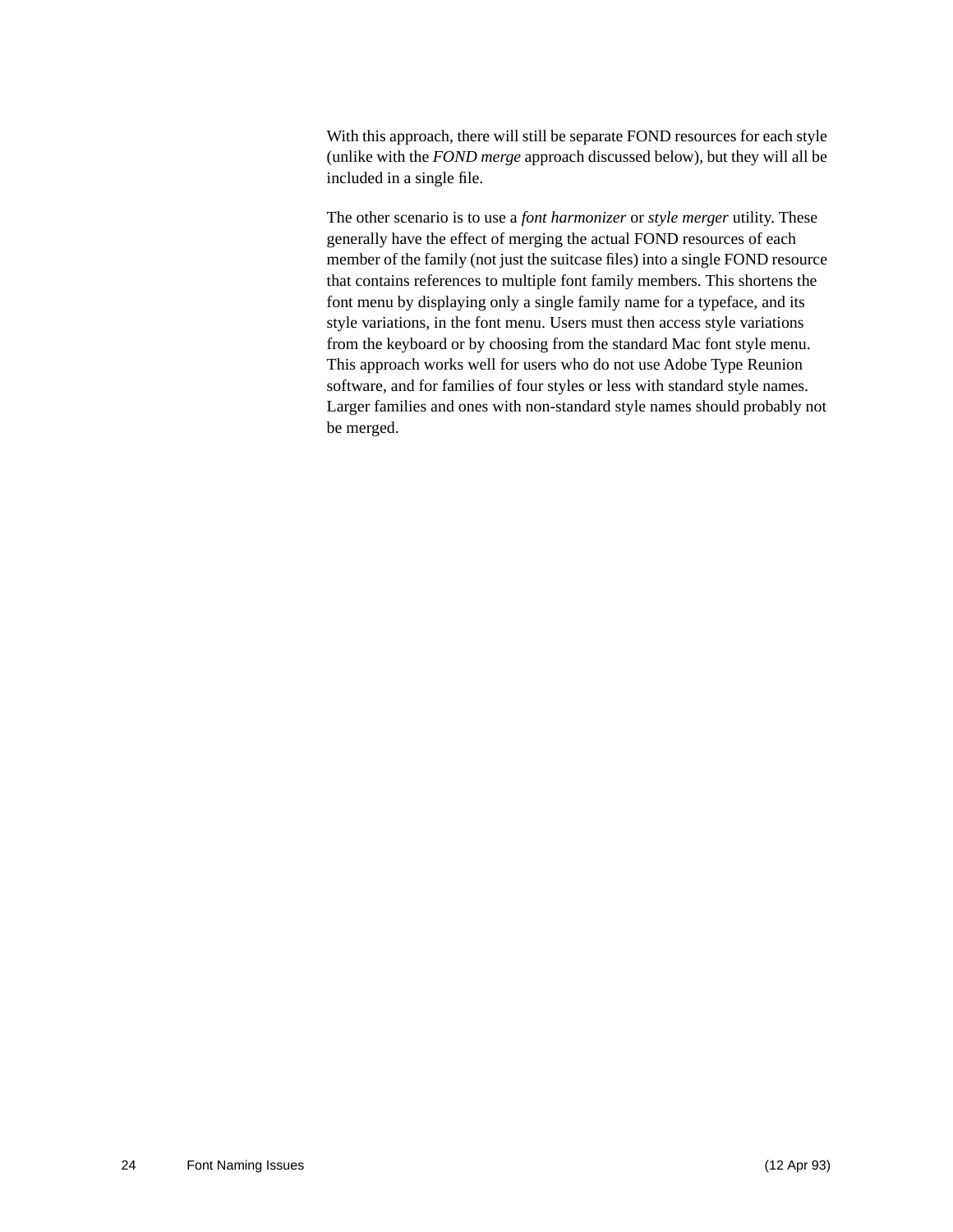# <span id="page-24-2"></span><span id="page-24-1"></span><span id="page-24-0"></span>**Appendix A Font Name Style Abbreviations**

Following is a list of names and abbreviations for components of the *style* portion of font and menu names. In cases where there are constraints on name lengths, standardization of the abbreviations are expected to aid both users and software that needs to handle fonts in an intelligent manner. This list was originally compiled by Apple Computer; additional entries have been added by Bitstream and Adobe Systems.

#### **Weight**

| <b>B</b> lk | <b>Black</b>      | Md | Medium  |
|-------------|-------------------|----|---------|
| Bd          | Bold              | Nd | Nord    |
| Bk          | <b>Book</b>       | Po | Poster  |
| Dm          | Demi <sup>1</sup> | Rg | Regular |
| DS          | Display           | Su | Super   |
| Hv          | Heavy             | Th | Thin    |
| Lt          | Light             |    |         |

1. *Demi* is sometimes used as a weight, sometimes as a modifier.

#### **Width**

| Cm | Compressed | Ex | Extended      |
|----|------------|----|---------------|
| Cn | Condensed  | Nr | <b>Narrow</b> |
| Ct | Compact    |    |               |

#### **Slope**

| Ic        | Inclined | Obl | Oblique         |
|-----------|----------|-----|-----------------|
| <b>It</b> | Italic   | Up  | Upright         |
| Ks        | Kursiy   | S1  | Sloped, slanted |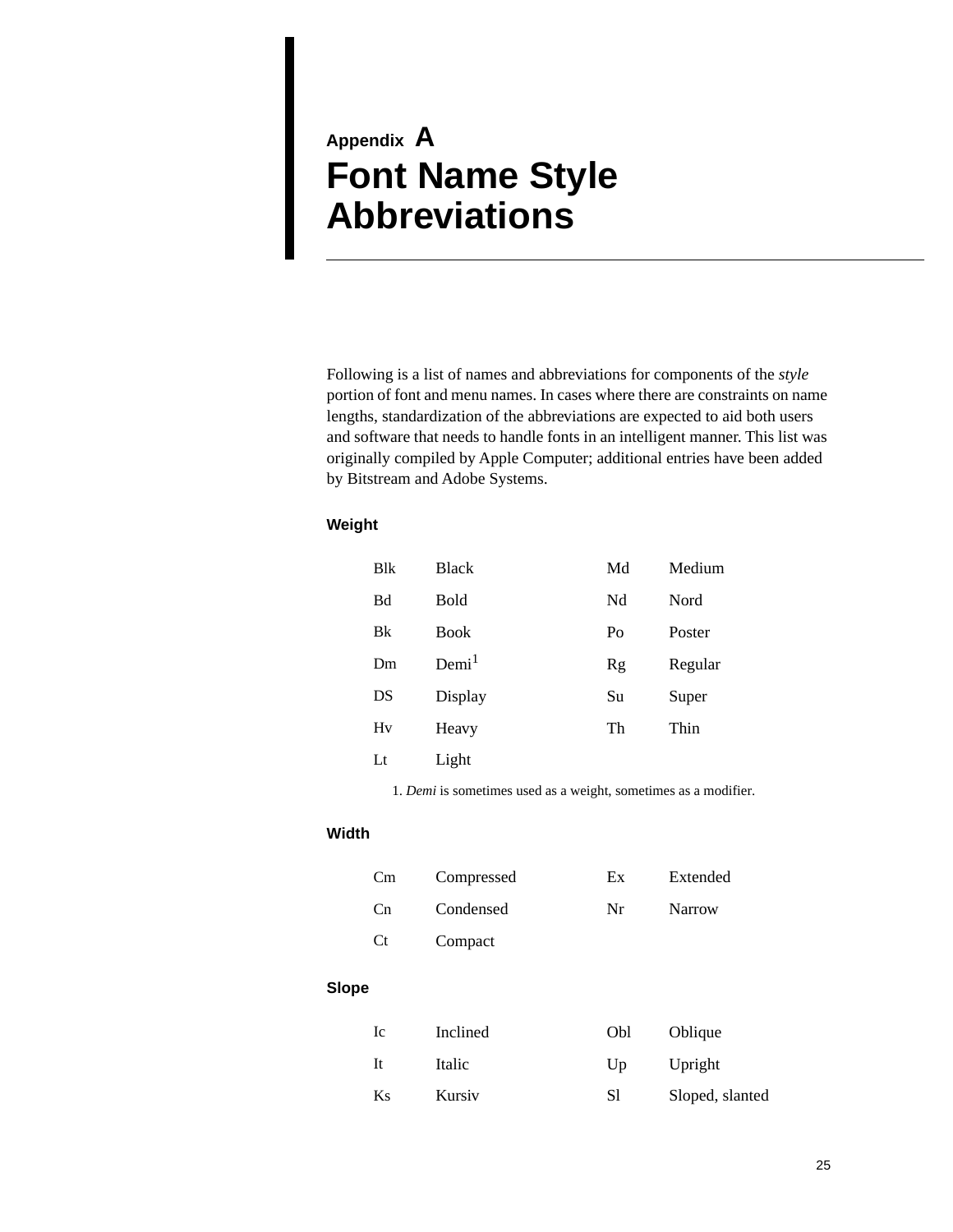**Miscellaneous** (usually used to modify other styles)

| Dm | Demi | $U$ lt | Ultra |
|----|------|--------|-------|
| Sm | Semi |        | Extra |

### **Design and/or "special purpose"**

| A   | Alternate font <sup>1</sup>  | Ou  | Outline    |
|-----|------------------------------|-----|------------|
| Alt | Alternate <sup>2</sup>       | Rm  | Roman      |
| Dfr | Deutsche Fraktur             | Rd  | Rounded    |
| Exp | Expert                       | Scr | Script     |
| In  | Inline                       | SС  | Small caps |
| MМ  | Multiple master <sup>†</sup> | Sh  | Shaded     |
| Оr  | <b>Ornaments</b>             | Sw  | Swash      |
| OS  | Oldstyle, Old Style          | Ti  | Titling    |
| OsF | Oldstyle figures             | Typ | Typewriter |

1. The abbreviation *A* typically distinguishes two fonts which differ only in the design of one or a few characters. For example, AmericanTypewriter-Light differs from AmericanTypewriter-LightA in the design of *R, e, &,* and *\$*.

2. The abbreviation *Alt* designates a font whose character set is meant to supplement another font. The design characteristics of the two fonts are identical. For example, ACaslon-AltRegular contains long-s, ct, and st ligatures which match the design of ACaslon-Regular.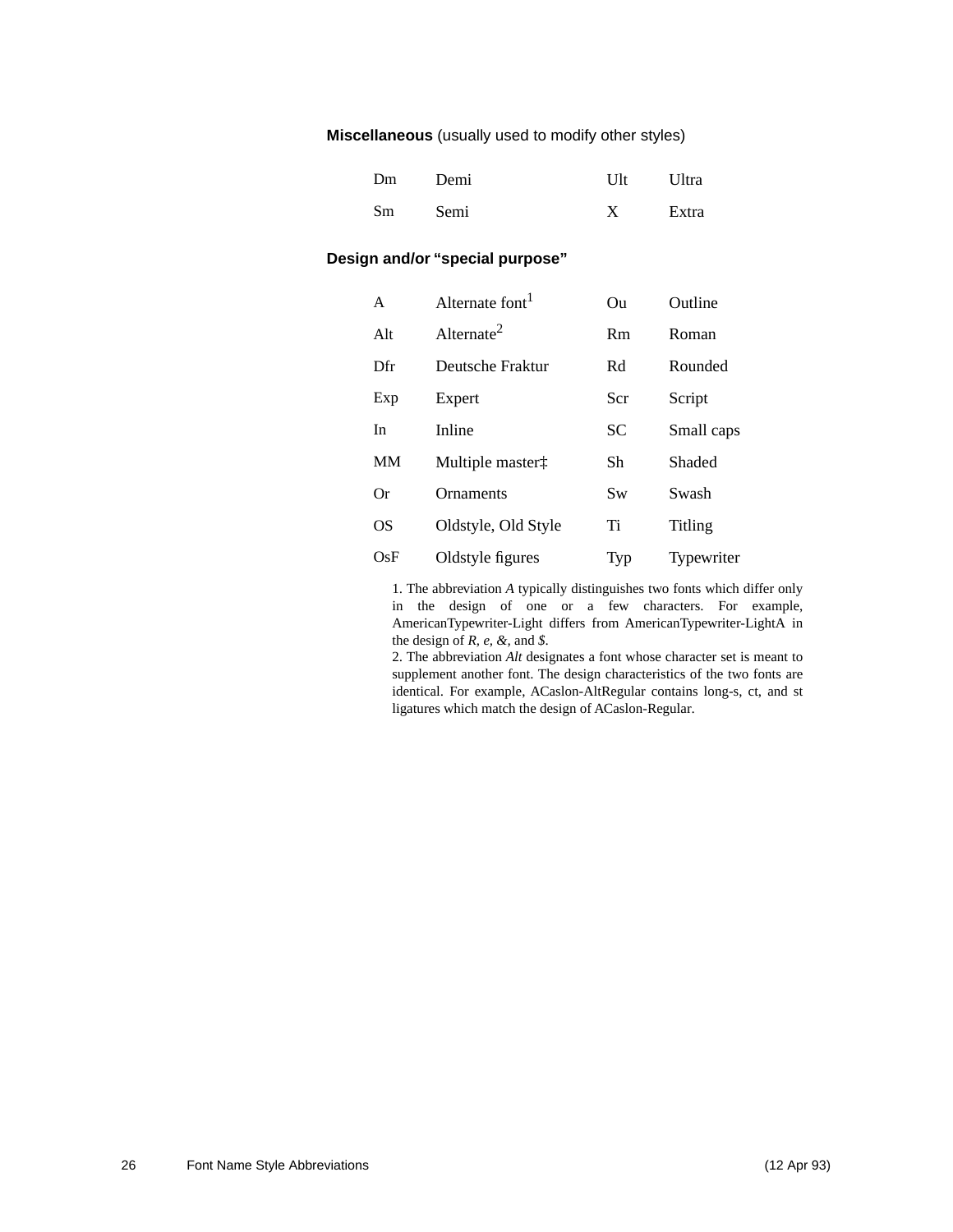# <span id="page-26-1"></span><span id="page-26-0"></span>**Appendix B Multiple Master PrimaryFont Axis Labels**

The following abbreviations are standardized for use as axis labels in primary font names. Custom font names for multiple master fonts will use the generic lower case labels such as *wt*, *wd*, and *op*. In either case, the label's purpose is to clarify a preceding value.

#### **Weight axis**

| <b>Long Name</b> | Abbreviation | <b>Long Name</b> | <b>Abbreviation</b> |
|------------------|--------------|------------------|---------------------|
| Extra Light      | XL           | <b>Bold</b>      | <b>BD</b>           |
| Light            | LТ           | <b>Black</b>     | BL                  |
| Regular          | RG           | Extra Black      | XB                  |
| Semibold         | SВ           |                  |                     |

#### **Width axis**

| <b>Long Name</b>     | <b>Abbreviation</b> | <b>Long Name</b> | <b>Abbreviation</b> |
|----------------------|---------------------|------------------|---------------------|
| Extra Con-<br>densed | XC.                 | Semi Extended    | <b>SE</b>           |
| Condensed            | CN.                 | Extended         | EX                  |
| Semi Condensed       | - SC                | Extra Extended   | XE.                 |
| Normal               | NO                  |                  |                     |

#### **Optical size axis**

| <b>Long Name</b>    | <b>Abbreviation</b> |
|---------------------|---------------------|
| <b>Optical Size</b> | <b>OP</b>           |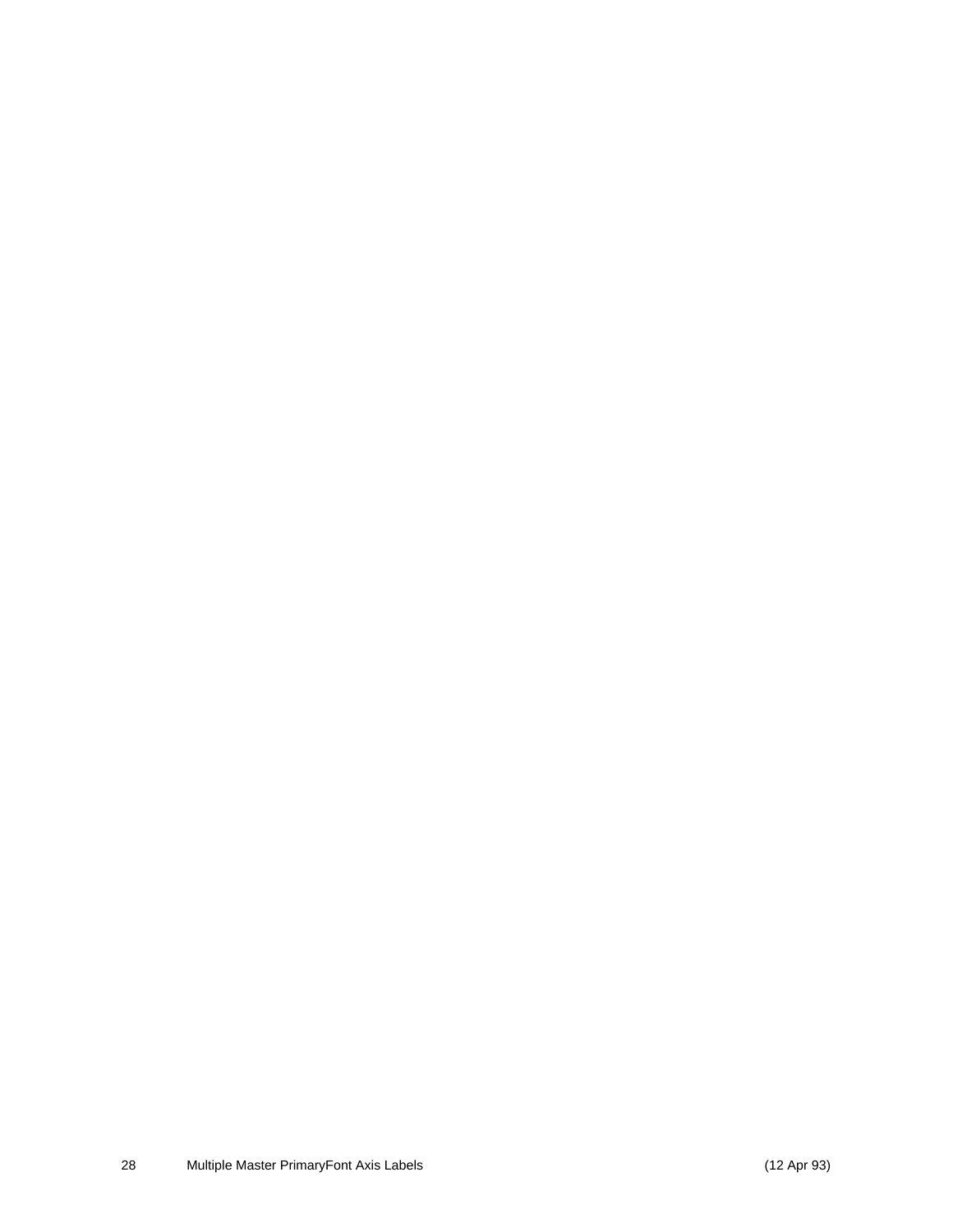# <span id="page-28-1"></span><span id="page-28-0"></span>**Appendix C Adobe PC Font File Name Device Codes**

This appendix lists the device codes and file name extensions used by Adobe Systems for font file names for the PC platform. Font-handling software should be aware that other vendors may use other conventions.

#### **Device Codes (c)**

The device codes for bitmapped printer fonts are as follows:

- H Portrait (300 dpi)
- @ Landscape (300 dpi)

The device codes for Microsoft Windows bitmapped screen fonts are as follows:

- A EGA Low Resolution, CGA
- B EGA High Resolution, Hercules Adapter
- C VGA, MCGA
- E IBM 8514/A
- F User-defined

The device codes for Ventura Publisher bitmapped screen fonts are as follows:

- I IBM CGA or compatible, IBM EGA Low Resolution or compatible
- J IBM EGA High Resolution or compatible, Hercules Card or compatible, Xerox 6065/ AT&T 6300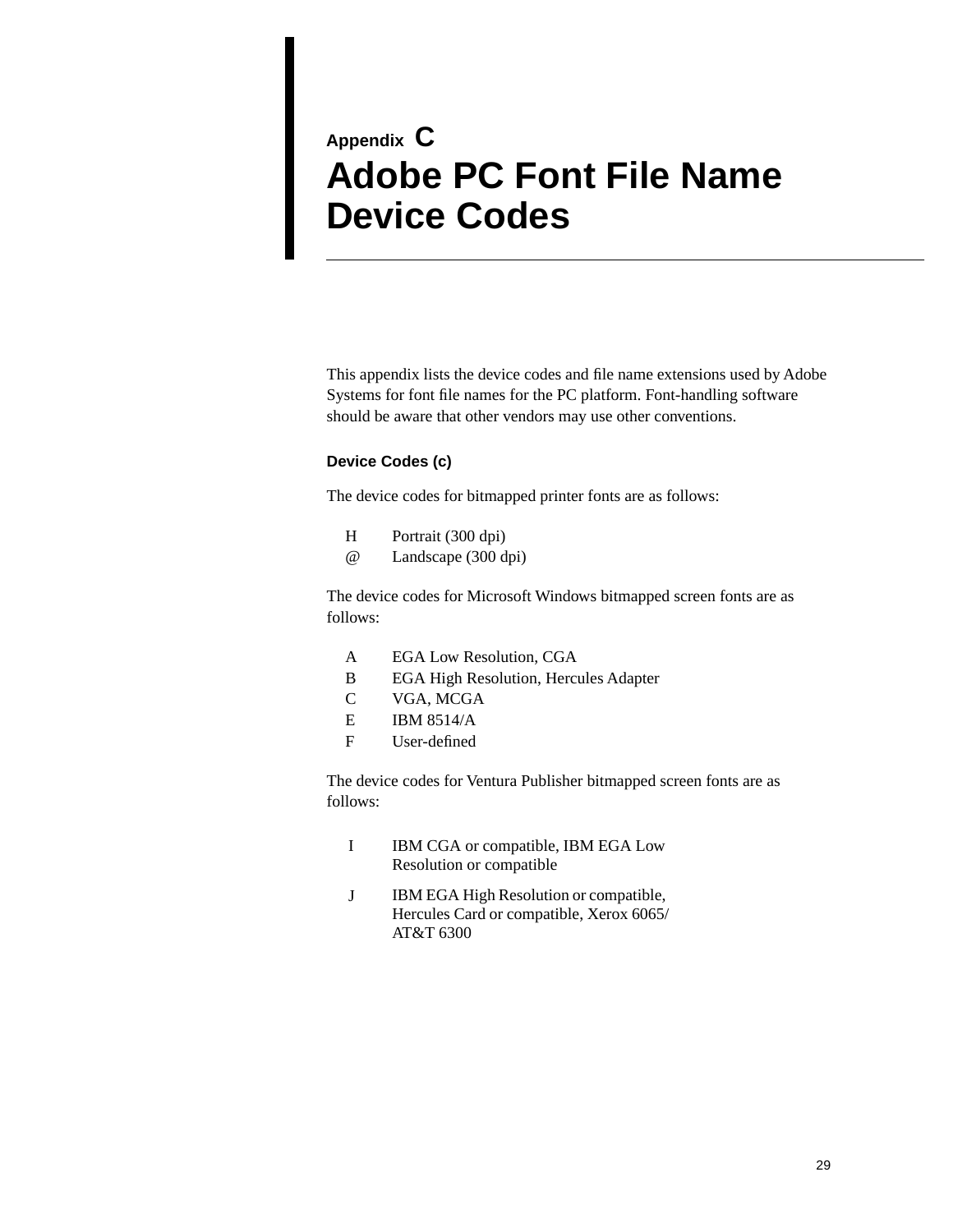K IBM VGA or compatible, IBM PS2/30 MCGA or compatible, MDS Genius Full Page, Wyse WY-700, STB VGA Extra/ EM, AST-VGA, AST-VGA PLUS, ATI VGA WONDER, ATI VGA WONDER-16, Genoa SuperVGA, SuperVGA High Resolution, Paradise VGA PLUS, PLUS16, PROF.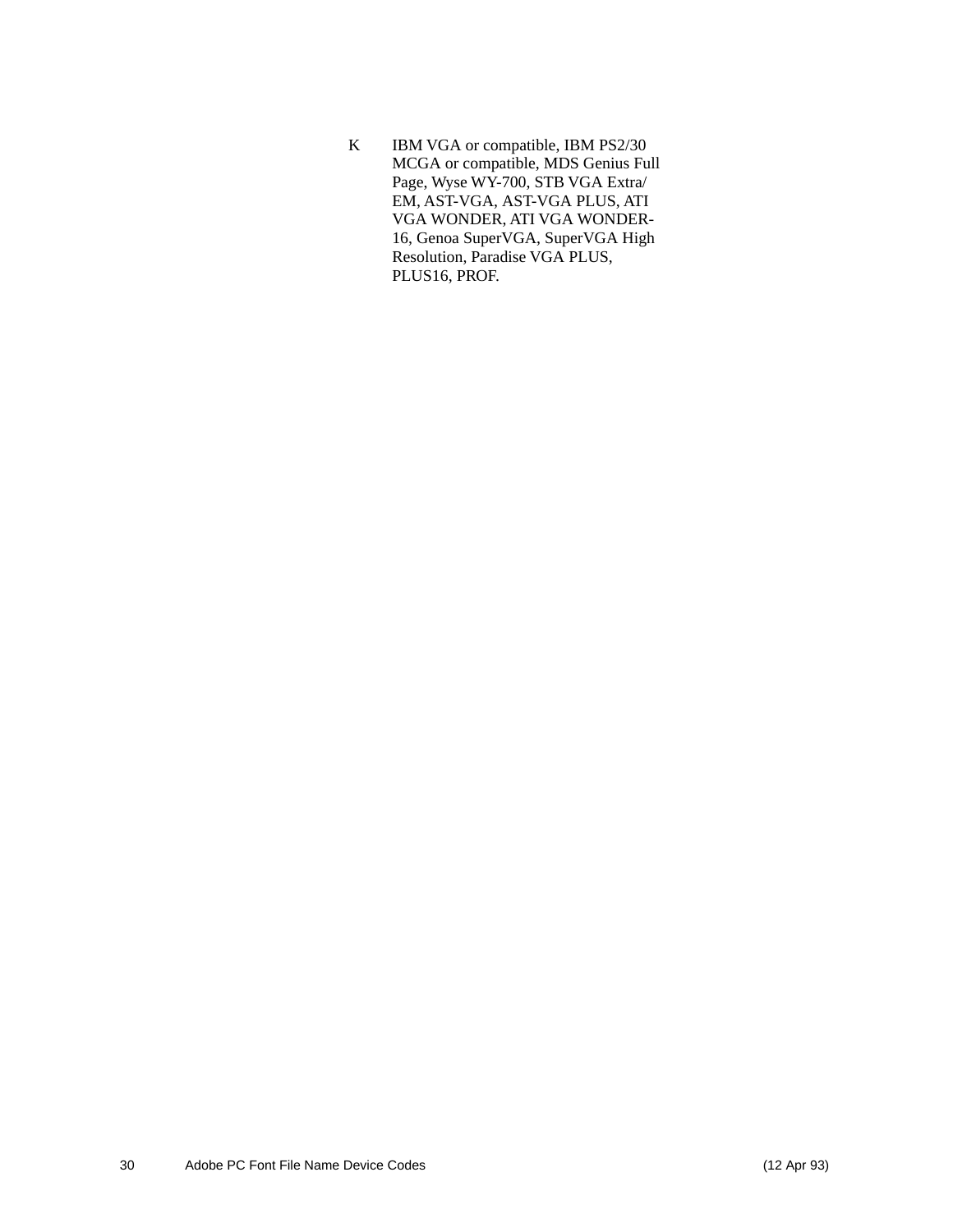# <span id="page-30-1"></span><span id="page-30-0"></span>**Appendix D Adobe PC Font File Name Extensions**

This appendix lists the file name extensions used by Adobe Systems for font file names for the PC platform. Font-handling software should be aware that other vendors may use other conventions.

#### **Font File Name Extensions**

The following list shows the file name extensions used in the naming convention discussed in section 4.2.

| <b>File name</b><br>extension | <b>Description</b>                                                    | <b>Created by</b>                            |
|-------------------------------|-----------------------------------------------------------------------|----------------------------------------------|
| .INF                          | Font information used by<br>installer and the Font Foundry<br>program | Supplied in font<br>package                  |
| <b>PFR</b>                    | PostScript outline font and data<br>for the Font Foundry program      | Supplied in font<br>package                  |
| .AFM                          | PostScript font metrics and data<br>for the Font Foundry program      | Supplied in font<br>package                  |
| SFP or .SFL                   | PCL bitmapped printer font<br>Portrait or Landscape                   | Font Foundry                                 |
| <b>FON</b>                    | Microsoft Windows bitmapped<br>screen font                            | Font Foundry                                 |
| .PFM                          | Microsoft Windows font met-<br>rics                                   | PostScript — Installer<br>PCL — Font Foundry |
| .VGA, .EGA, or<br>.CGA        | Ventura Publisher bitmapped<br>screen font                            | Font Foundry                                 |
| .WID                          | Ventura Publisher font metrics                                        | PostScript — Installer<br>PCL — Font Foundry |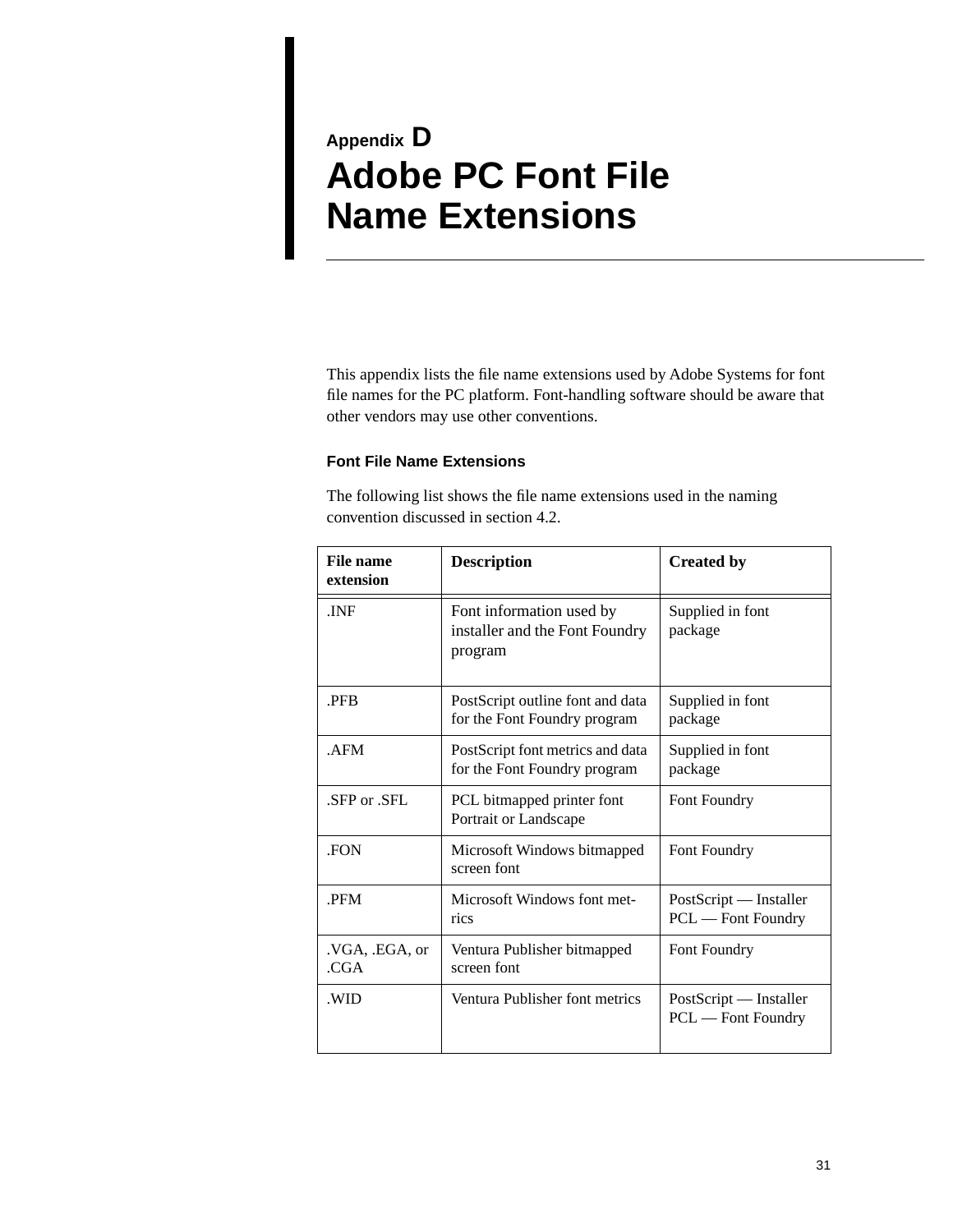| File name<br>extension | <b>Description</b>          | <b>Created by</b>                            |
|------------------------|-----------------------------|----------------------------------------------|
| .ALL                   | WordPerfect font metrics    | PostScript — Installer<br>PCL — Font Foundry |
| .PRD                   | Microsoft Word font metrics | PostScript — Installer<br>PCL — Font Foundry |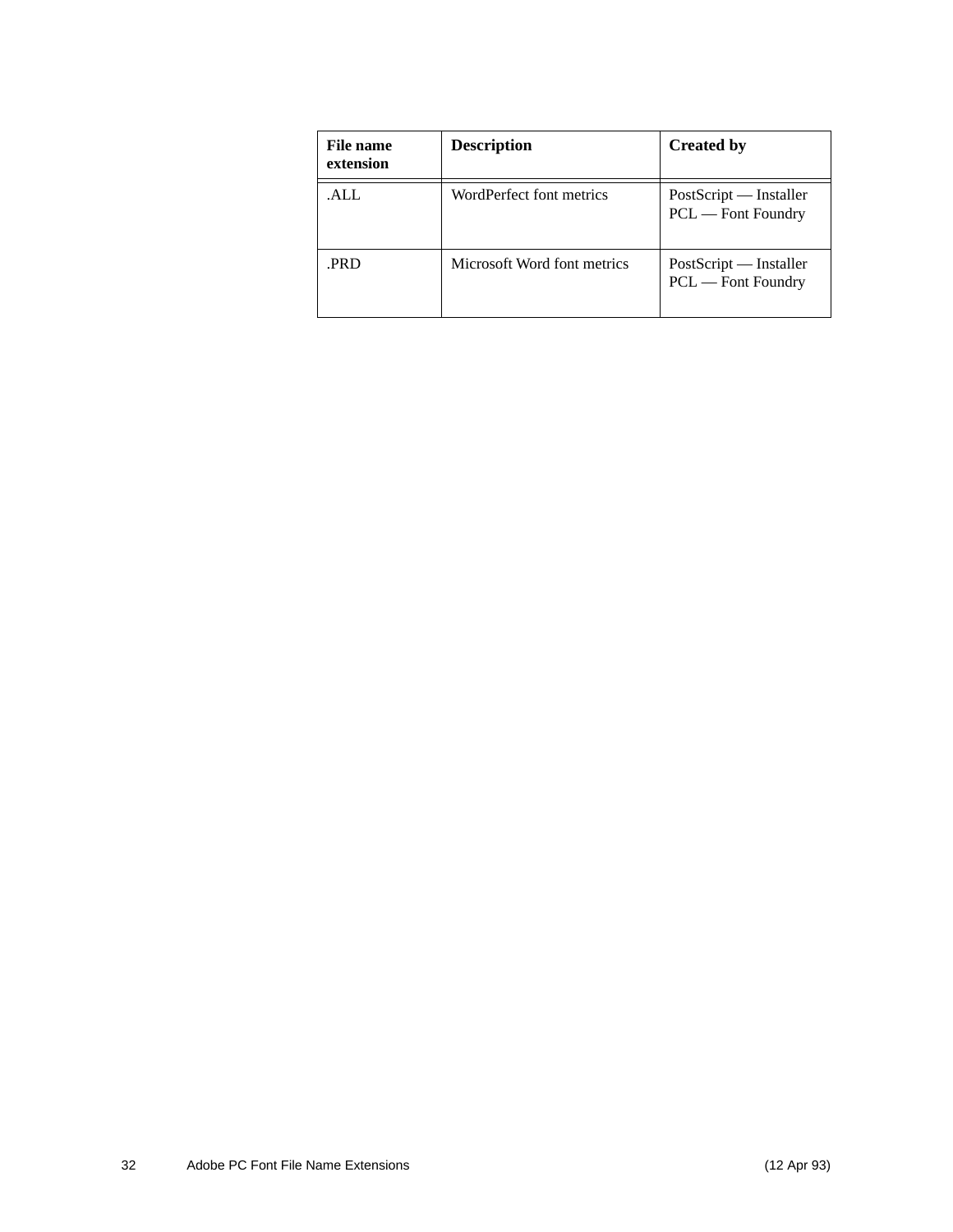# <span id="page-32-2"></span><span id="page-32-1"></span><span id="page-32-0"></span>**Appendix E Adobe PC Font File Style Abbreviations**

This table contains a sampling of the abbreviations used in Adobe PC font file names. Appendix [A](#page-24-1) contains style abbreviations agreed upon by major font vendors for general use and where the file name may not necessarily limited to 8 characters as with PC fonts. The table in this appendix is mainly for information purposes; because of evolving conventions from various vendors, it is not possible for software to parse PC font file names and get reliable results.

| <b>BL</b>    | <b>Black</b>          | D              | Demi                   | NB          | Narrow-Bold        |
|--------------|-----------------------|----------------|------------------------|-------------|--------------------|
| <b>BLI</b>   | BlackItalic           | DI             | DemiItalic             | <b>NBO</b>  | Narrow-BoldOblique |
| <b>BLO</b>   | BlackOblique          | D <sub>O</sub> | DemiOblique            | NO          | Narrow-Oblique     |
| B            | <b>Bold</b>           | EB             | <b>ExtraBold</b>       | $\mathbf O$ | Oblique            |
| BI           | <b>BoldItalic</b>     | <b>EBO</b>     | ExtraBoldOblique       | <b>PS</b>   | Poster             |
| <b>BO</b>    | BoldOblique           | EK             | <b>ExtraCompressed</b> | RG          | Regular            |
| <b>BSL</b>   | BoldSlanted           | H              | Heavy                  | R           | Roman              |
| W            | <b>Book</b>           | H <sub>I</sub> | HeavyItalic            | ${\bf S}$   | SemiBold           |
| WI           | BookItalic            | HO             | HeavyOblique           | SI          | SemiBoldItalic     |
| <b>WO</b>    | BookOblique           | $\mathbf I$    | Italic                 | SB          | Semibold           |
| $\bf K$      | Compressed            | KB             | KursivBold             | <b>SBI</b>  | SemiboldItalic     |
| $\mathsf{C}$ | Condensed             | KX             | KursivRegular          | SL          | Slanted            |
| CB           | CondensedBold         | L              | Light                  | T           | Thin               |
| <b>CBO</b>   | CondensedBoldOblique  | LI             | LightItalic            | TI          | ThinItalic         |
| <b>CEB</b>   | CondensedExtraBold    | LO             | LightOblique           | U           | Ultra              |
| CL           | CondensedLight        | M              | Medium                 | UK          | UltraCompressed    |
| <b>CLO</b>   | CondensedLightOblique | MI             | MediumItalic           | ${\rm UL}$  | UltraLight         |
| CO           | CondenseOblique       | ${\bf N}$      | Narrow                 | ULI         | UltraLightItalic   |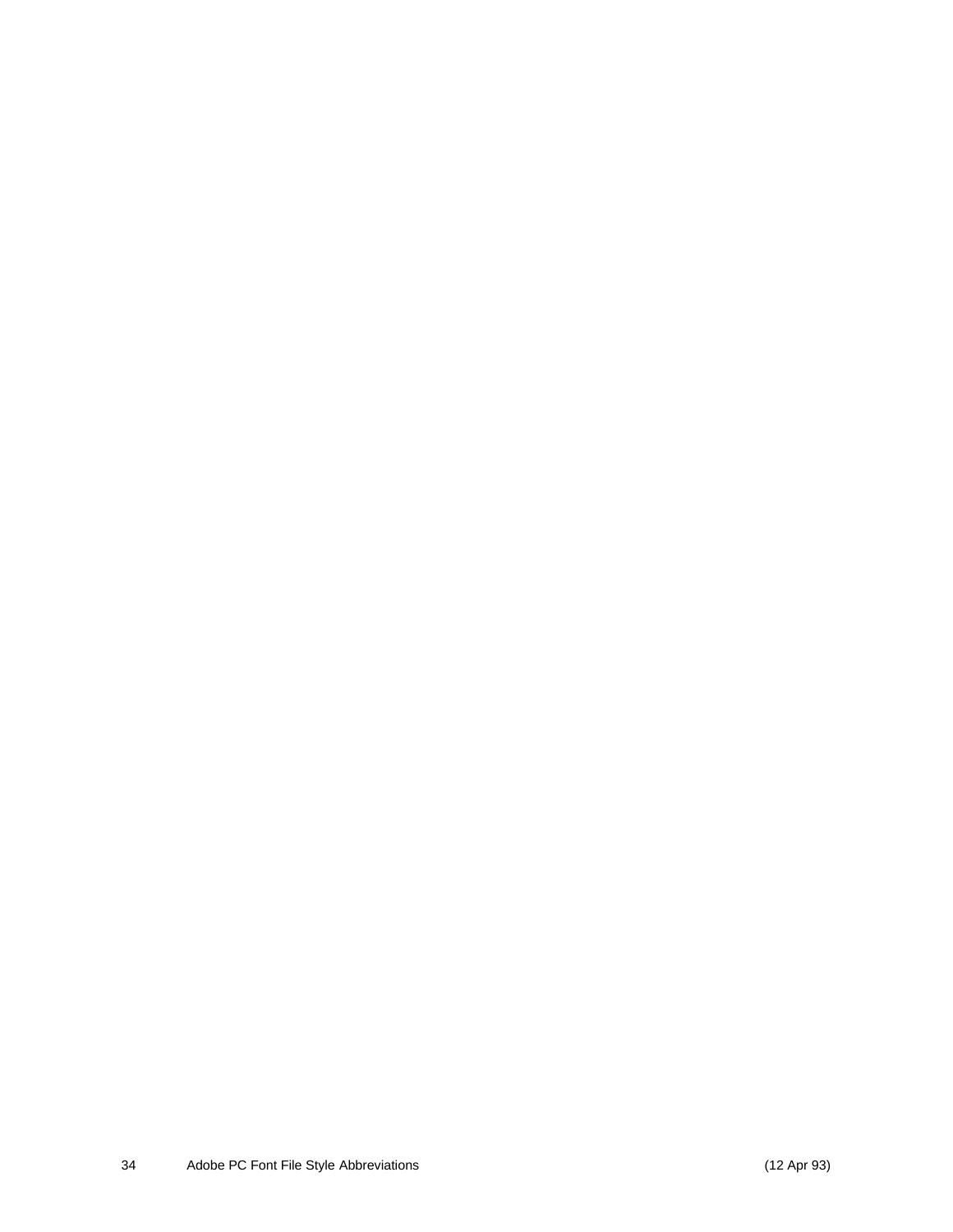# <span id="page-34-1"></span><span id="page-34-0"></span>**Appendix F Font Naming Bibliography**

- Adobe Technical Note #0091, "Macintosh FOND Resources." Presents details of the FOND resource data structure. It gives an example of how PostScript language font names are represented in a FOND resource and how the font file name is derived using the 5:3:3 rule.
- Adobe Technical Note #5072, "Adobe Type Manager Software API: Macintosh." This document explains how an application can use ATM back door calls to determine whether a font is a multiple master font, given the font menu name.
- Adobe Technical Note #5015, "Type 1 Font Format Supplement" Specifies all extensions to the Type 1 format since publication of the " Adobe Type 1 Font Format" book, including those for multiple master fonts.
- Adobe Technical Note #5087, "Multiple Master Font Programs for the Macintosh." Describes the BLND resource that is required to make multiple master fonts work in the Macintosh environment. Font menu name conventions for multiple master fonts are discussed.
- "Printer Font Metrics Files Specification." Microsoft Windows Device Development Kit, Volume: Printers and Fonts Kit. Available from Microsoft Corporation, this document specifies the format for the PFM files required for font installation in the Windows environment. It explains how the font family name and style attributes are specified for the Windows font menu.
- Adobe Type Library: User Guide IBM PC Version. This manual is supplied in all PC fonts from the Adobe Type Library. The information on PC font file names in this document is taken from the manual.
- *Inside Macintosh*, Volumes I and IV, Addison Wesley, 1987. These books describe the basic architecture of Macintosh fonts, including where and how font menu and font file names are handled.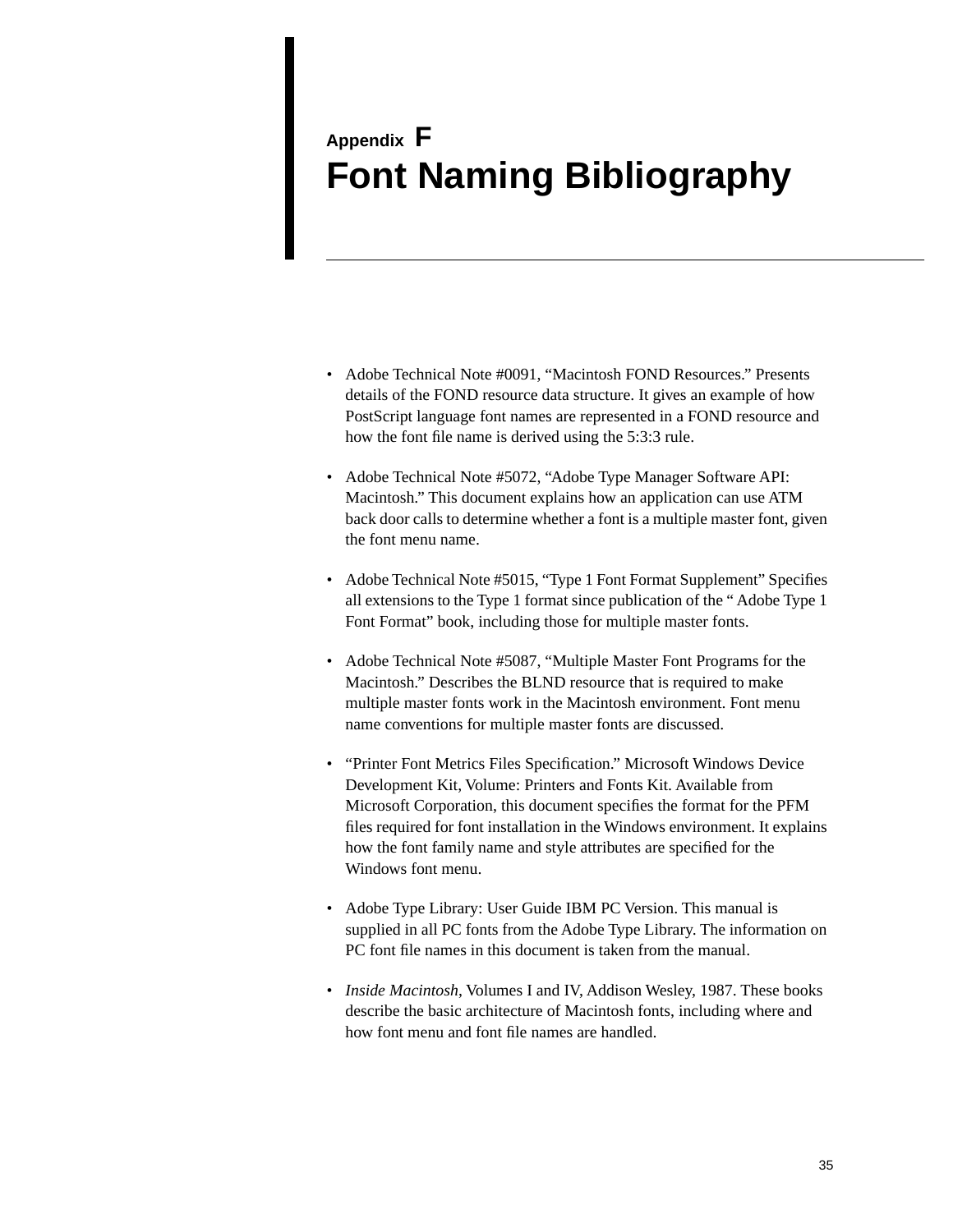• The Apple LaserWriter Reference, Addison Wesley, 1988. Basic reference for information on FOND resources — including the Style Name Table, and a variety of font related issues for the Macintosh environment.